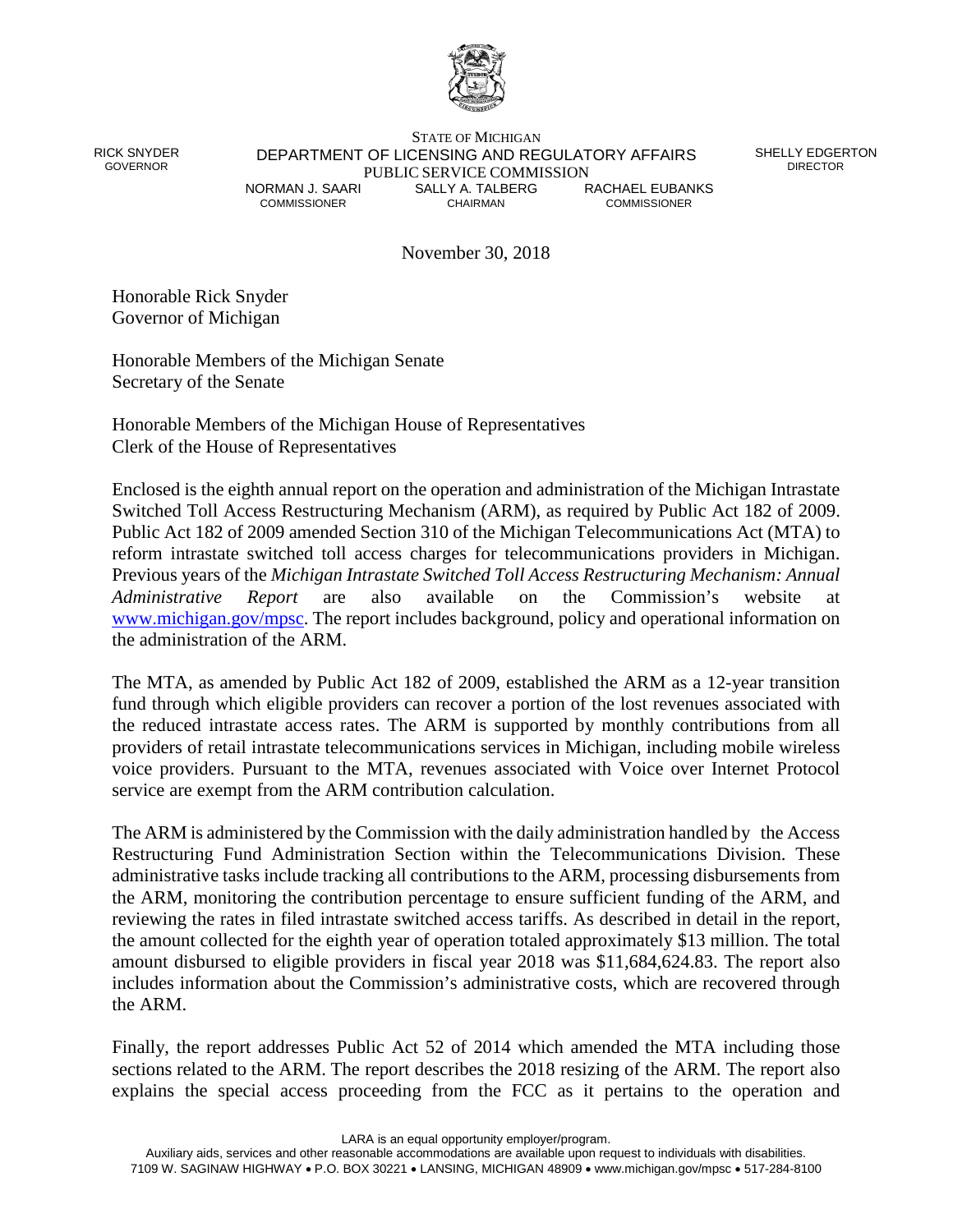administration of the ARM fund. The Commission continues to monitor and participate in the legislative process as well as in ongoing federal proceedings that may affect the ARM. The Commission will apprise the Governor and Legislature of any developments that warrant legislative action related to the ARM.

Sincerely,

Say A Taly

Sally A. Talberg, Chairman

*(Common)* Saari

Norman J. Saari, Commissioner

Rachael Cultaules

Rachael Eubanks, Commissioner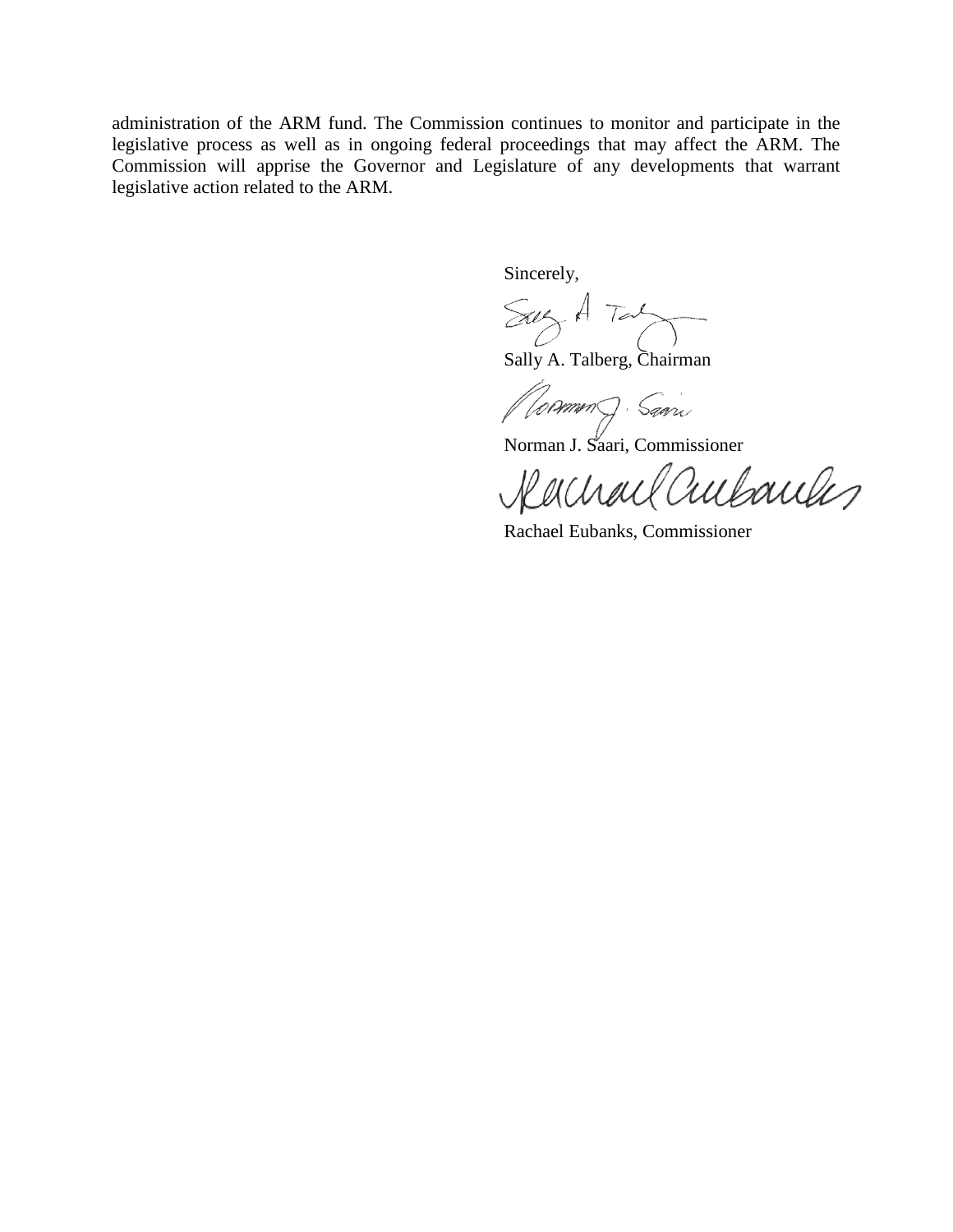

# **Report on the Michigan Intrastate Switched Toll Access Restructuring Mechanism**

In Compliance with Public Act 179 of 1991 as Amended

November 30, 2018

**Sally A. Talberg, Chairman Norman J. Saari, Commissioner Rachael A. Eubanks, Commissioner**

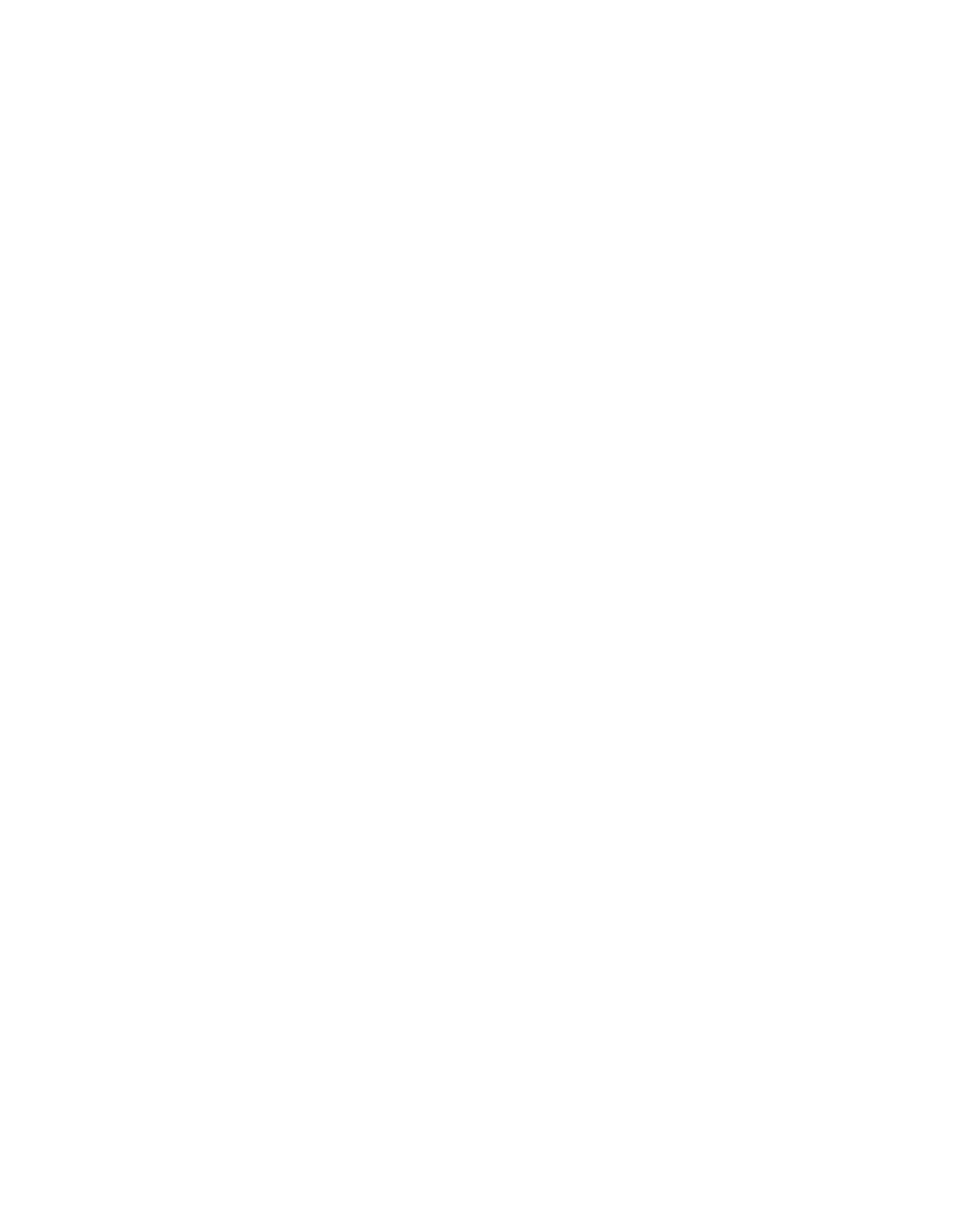# **Contents**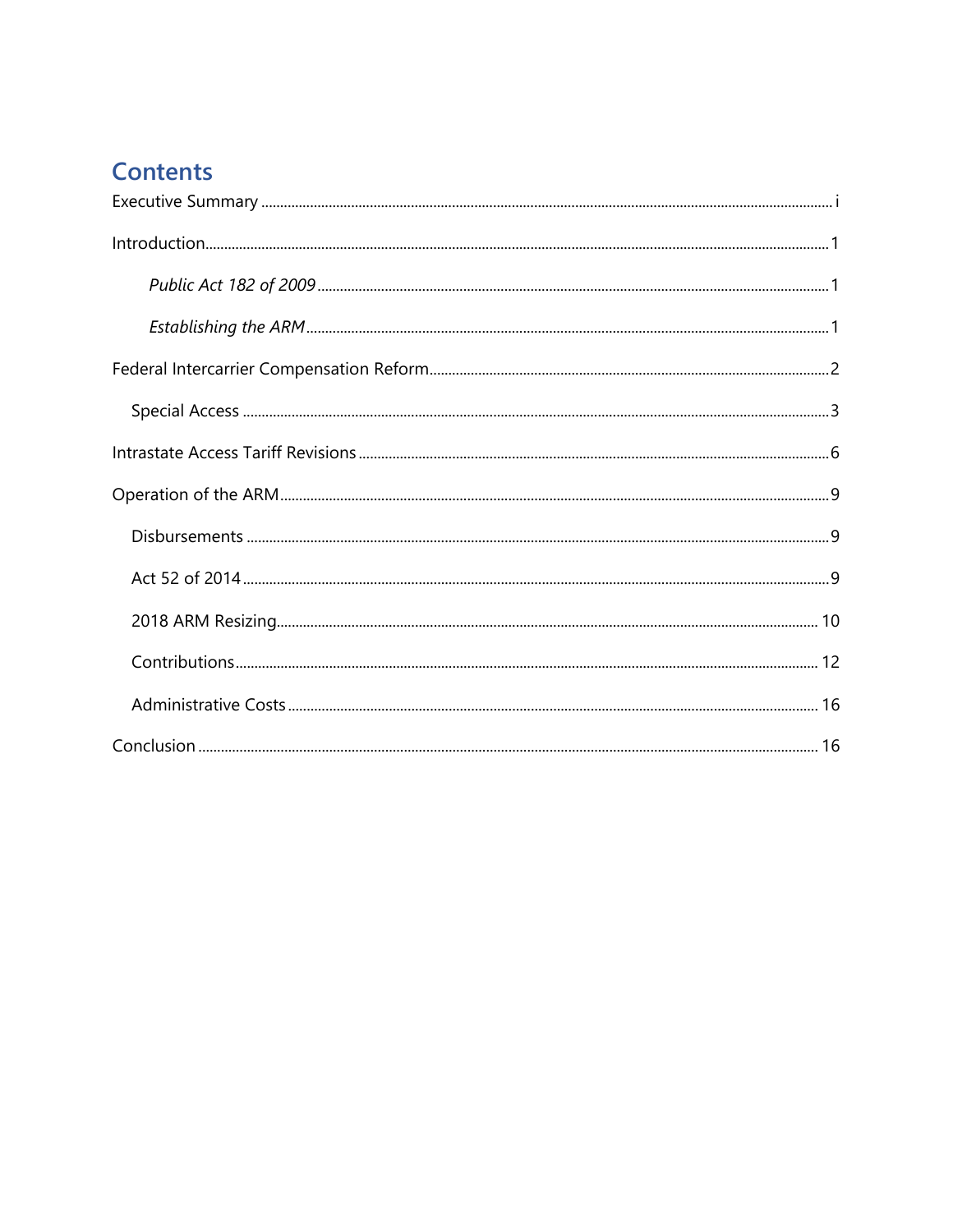## <span id="page-5-0"></span>**Executive Summary**

Section 310 of the Michigan Telecommunications Act (MTA), MCL 484.2310, directs the Michigan Public Service Commission (Commission) to submit an annual report describing the operation and administration of the Michigan Intrastate Switched Toll Access Restructuring Mechanism (ARM). The MTA requires that the report include "the total amount of money collected from contributing providers, the total amount of money disbursed to each eligible provider, the costs of administration, and any other information considered relevant by the Commission."<sup>[1](#page-5-1)</sup> Pursuant to the MTA, company-specific information pertaining to demand data, contributions, and revenue information is exempt from public disclosure. Therefore, the report focuses on the aggregate activity of the fund. The ARM became operational on September 13, 2010 and in accordance with the MTA will provide disbursements for a total of 12 years.

<span id="page-5-1"></span>This is the eighth annual report issued on the operation of the ARM. The report details the process by which the implementation of the ARM occurred and data for the first eight years of the activity of the ARM. The report describes the 2018 resizing of the ARM pursuant to Act 52 of 2014. This report also discusses intercarrier compensation reform at the federal level. The Commission has been and continues to be an active participant in the federal proceedings and will provide additional information to the Governor and Legislature as necessary.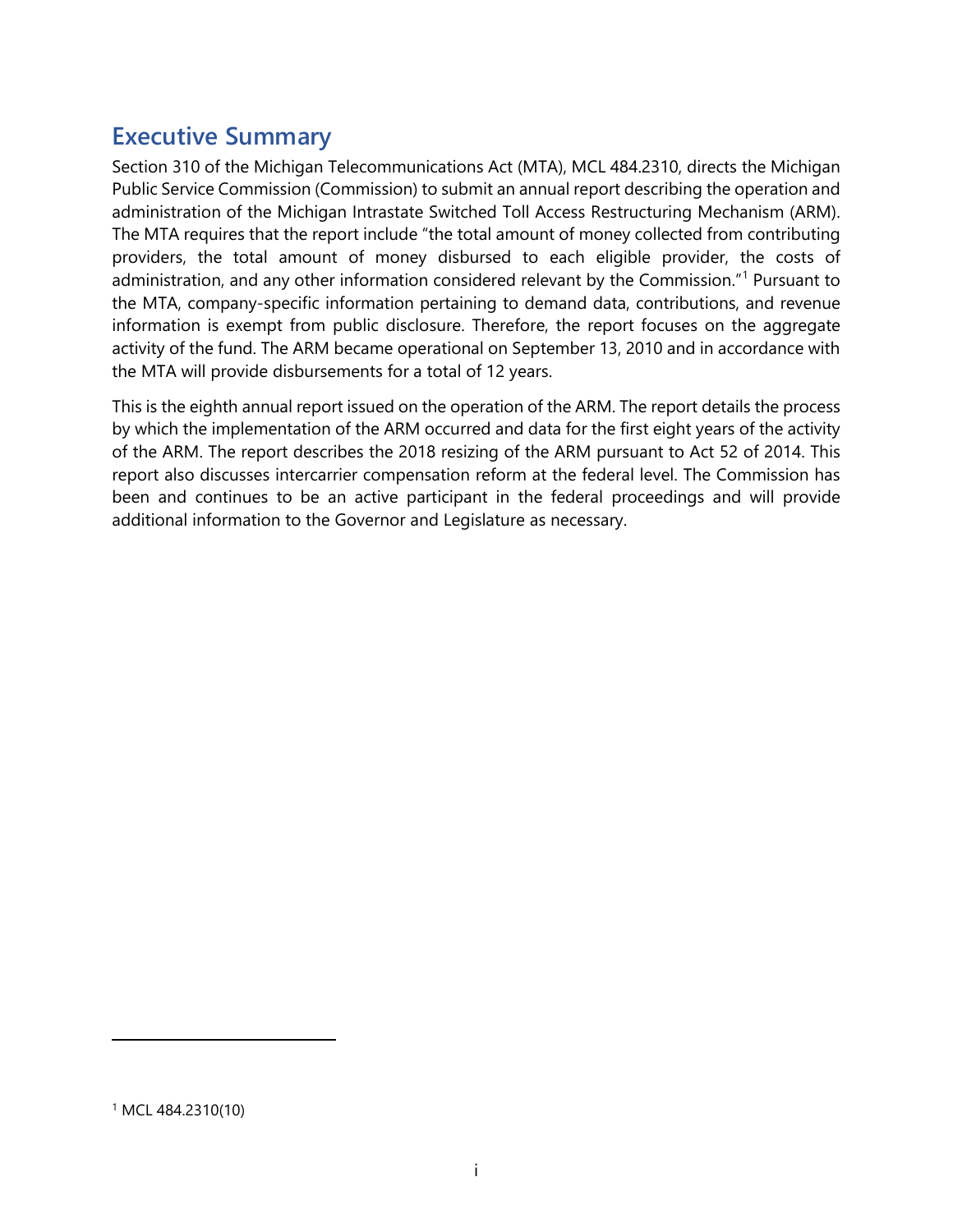## <span id="page-6-0"></span>**Introduction**

#### <span id="page-6-1"></span>**Public Act 182 of 2009**

Intrastate switched toll access charges (intrastate access charges) are part of the larger system of intercarrier compensation that providers charge to each other for originating and terminating calls on their networks. Intrastate access charges were historically under the sole jurisdiction of the states, while other components of intercarrier compensation fell under federal or joint federalstate jurisdiction. These charges were originally put into place long before newer technologies such as mobile wireless and broadband/VoIP existed, and in 2009 the Michigan Legislature sought to update and modernize them for today's telecommunications marketplace.

On December 17, 2009, 2009 PA 182 (Act 182 of 2009) became law. Act 182 of 2009 amended Section 310 of the MTA*.* Prior to Act 182 of 2009, providers with over 250,000 access lines were required to set their intrastate switched toll access service rates at levels no higher than the corresponding interstate rates. Act 182 of 2009 expanded that requirement to include all providers in Michigan. Act 182 of 2009 set two separate transition paths toward this new requirement based upon whether a provider is considered eligible or non-eligible under the Act and created the ARM as a transition mechanism for eligible providers to recover a portion of the lost revenues resulting from the reform.

#### <span id="page-6-2"></span>**Establishing the ARM**

Pursuant to Act 182 of 2009 the Commission was charged with establishing "the procedures and timelines for organizing, funding, and administering the restructuring mechanism."<sup>[2](#page-6-3)</sup> To meet that charge, the Commission issued an order on January 11, 2010, initiating the docket for Case No. U-16183 for the purpose of implementing Act 182 of 2009. In that order, the Commission sought the confidential and non-confidential data needed to calculate the size of the ARM and the appropriate contribution percentage for the ARM, and informed providers of the mandatory tariff filings to meet the requirements of the amended MTA.

In compliance with the timeline established in the amended MTA, the Commission issued an order in Case No. U-16183 on April 13, 2010 setting the total size of the restructuring mechanism and the amounts to be disbursed to each eligible provider. Detailed information about disbursement amounts is included in the *Operation of the ARM* section of this report. On May 17, 2010, the Commission issued another order in Case No. U-16183 setting the initial contribution percentage and seeking comment on an appropriate review schedule for the contribution percentage, whether to set a minimum contribution amount, and other issues related to the administration of the ARM.

On August 8, 2010, the Commission issued an order finalizing the administrative process and the methodology for contributions to and disbursements from the ARM. In accordance with the

<span id="page-6-3"></span><sup>2</sup> MCL 484.2310(10)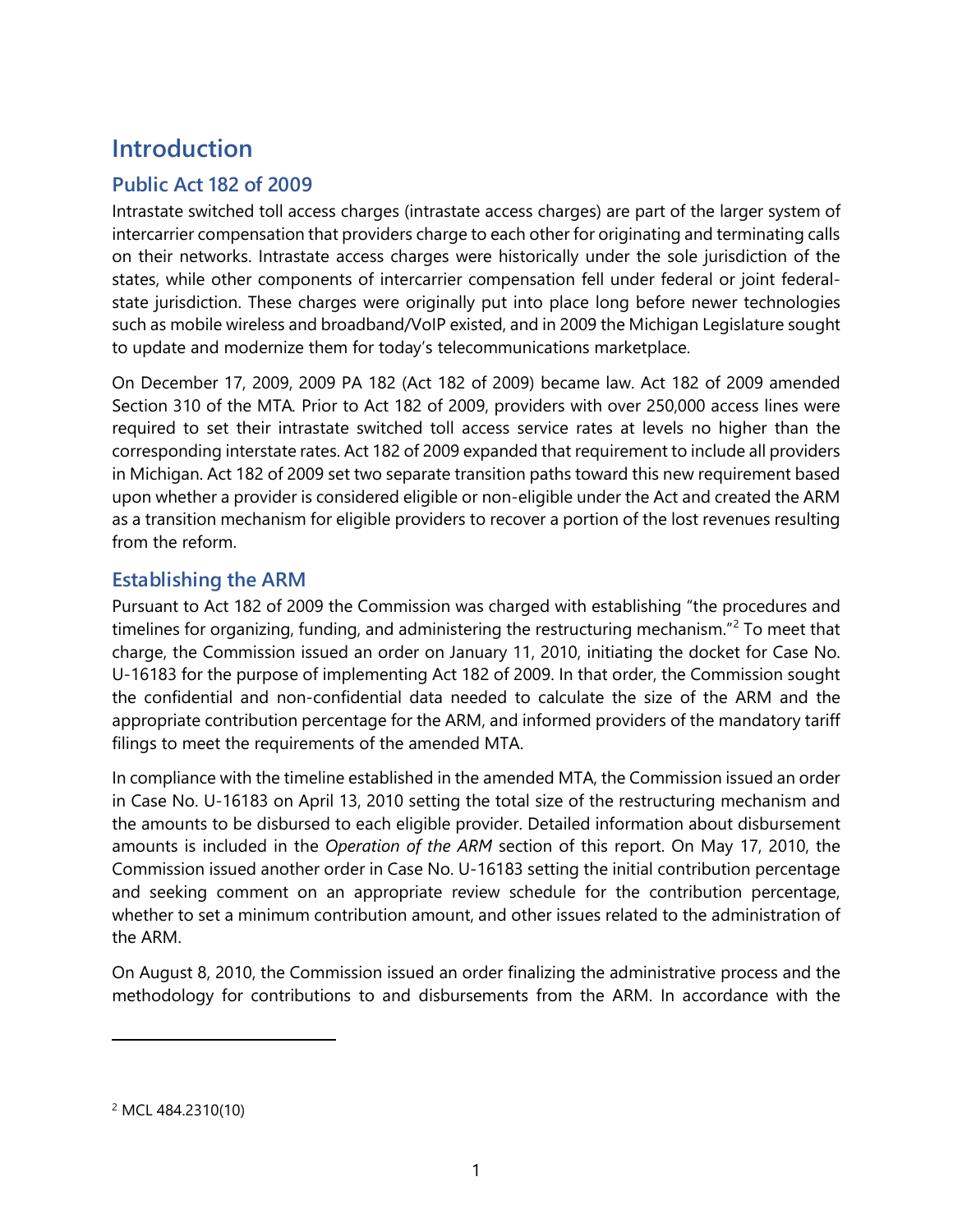amended MTA, the Commission established September 13, 2010 as the operational date of the ARM. Initial contributions to the ARM, as well as initial revised tariff filings for eligible providers, were due on September 13, 2010. The Commission directed that the first ARM disbursements would be issued the last week of October 2010, with subsequent disbursements going out the last week of each month. The Commission also directed the Staff to continuously review the operation of the ARM in order to ensure sufficient funding and to notify the Commission should the contribution percentage need to be revised.

## <span id="page-7-0"></span>**Federal Intercarrier Compensation Reform**

 $\ddot{\phantom{a}}$ 

Intercarrier compensation has historically been an implicit subsidy allowing providers in high cost areas to offer service at reasonable rates.<sup>[3](#page-7-1)</sup> Carriers serving higher cost areas had traditionally been able to set their intercarrier compensation rates at levels substantially higher than providers serving lower cost areas. However, as noted earlier, significant technological changes in the industry necessitated changes to the policies governing intercarrier compensation. As described in previous reports, in late 2011 the FCC adopted the *USF/ICC Transformation Order*  comprehensively reforming the federal universal service fund and intercarrier compensation. The FCC adopted a uniform national bill-and-keep framework as the ultimate end state for all telecommunications traffic exchanged with a local exchange carrier. Under this framework all intercarrier compensation charges, including those charged for intrastate access, will be phased out.<sup>[4](#page-7-2)</sup> As an initial step in this process, the FCC capped the rates for most intercarrier compensation charges and established a transition path reducing certain intercarrier compensation rates to zero.<sup>[5](#page-7-3)</sup> The FCC also adopted a recovery mechanism to provide limited recovery to providers for their reduced intercarrier compensation revenues. The FCC did not, however, preempt state intrastate access reform laws so long as such laws are not inconsistent with the FCC's reforms.

<span id="page-7-1"></span><sup>&</sup>lt;sup>3</sup> In addition to the implicit subsidy of higher intercarrier compensation rates, service to high cost areas has also been explicitly subsidized through the federal universal service fund.

<span id="page-7-2"></span><sup>&</sup>lt;sup>4</sup> As a result, the implicit subsidy built into certain intercarrier compensation charges will also be phased out and providers will recover their costs from end-user rates and, where warranted, explicit universal service support.

<span id="page-7-3"></span><sup>5</sup> The FCC's transition path addresses terminating switched access (terminating switched toll traffic) and reciprocal compensation (local traffic), but not originating switched access (originating switched toll traffic) or special access (non-switched traffic). In the order, the FCC requested comments on how to address originating access and to-date has not issued any further orders on that topic. The FCC has also taken action to reform special access charges in a separate proceeding, however that reform does not affect switched access or the ARM. The Commission continues to participate in and monitor all FCC proceedings related to intercarrier compensation reform.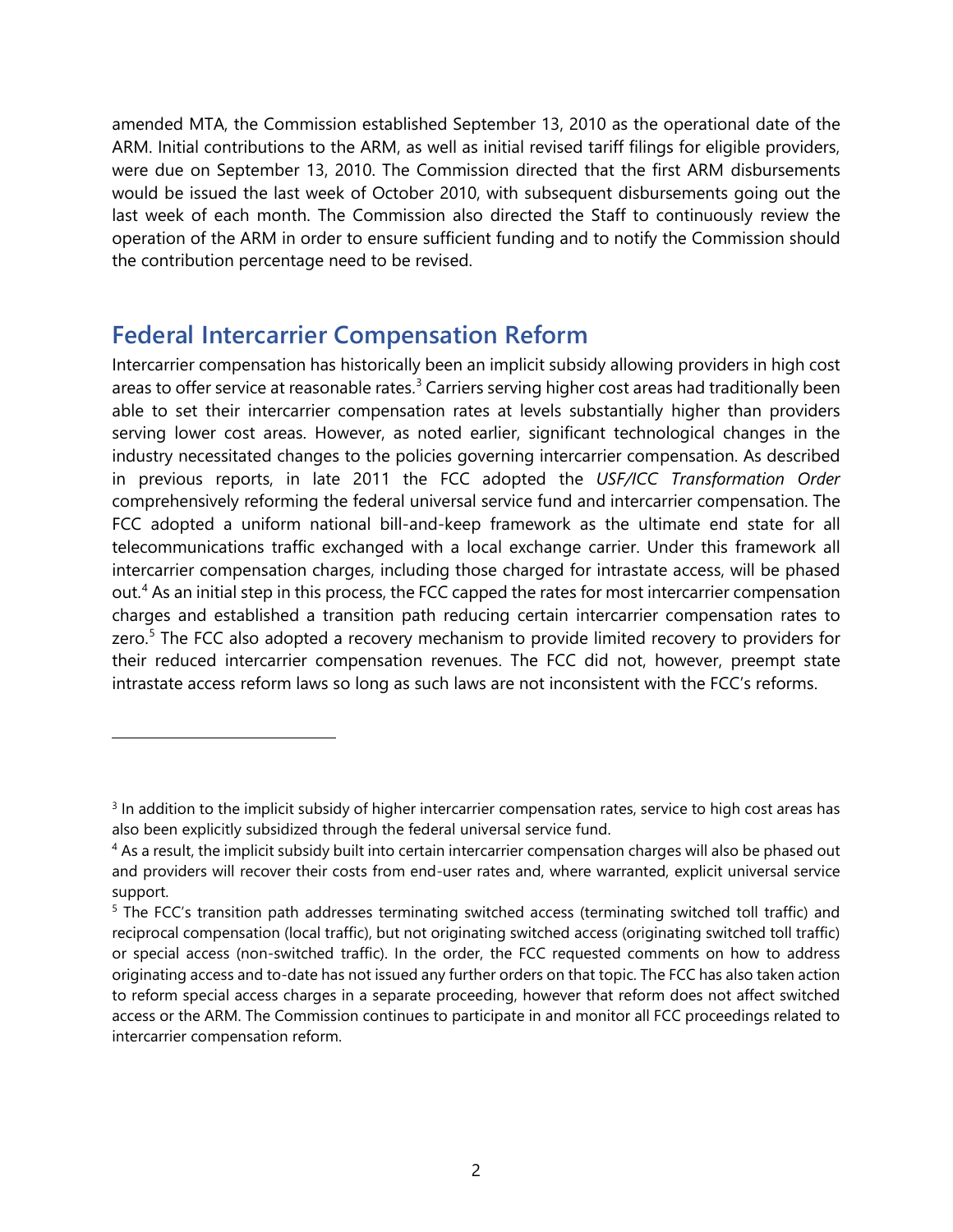On January 12, 2012, the Commission opened a new docket, Case No. U-16943, to take comments from interested parties on whether/how Michigan's access reform or the operation of the ARM would need to be modified to be in compliance with the *USF/ICC Transformation Order*. After receiving comments and reply comments the Commission issued an order on April 17, 2012 finding that no immediate modifications to the operation of the ARM were necessary and that there was no double recovery resulting from the FCC's recovery mechanisms. Because the FCC specifically stated that "[t]o the extent states have established rate reduction transitions for rate elements not reduced in this Order, nothing in the Order impacts such transitions…nor does this Order prevent states from reducing rates on a faster transition…"[6](#page-8-1) the Commission found that the **originating** intrastate access reforms described in Act 182 of 2009 were not affected by the *USF/ICC Transformation Order*. The Commission also found that the transition for **terminating** intrastate access described in Act 182 of 2009 would only be superseded by the FCC's transition path for terminating rates as of July 1, 2012. Figure 1 shows the transition path<sup>[7](#page-8-2)</sup> for intrastate switched access rates for Michigan providers. $8$ 

#### <span id="page-8-0"></span>**Special Access**

 $\ddot{\phantom{a}}$ 

"Special access lines are dedicated high-capacity connections used by businesses and institutions to transmit their voice and data traffic. For example, wireless providers use special access lines to funnel voice and data from cell towers to wired telephone and broadband networks. Small businesses, governmental branches, hospitals and medical offices, and even schools and libraries use special access for the first leg of communications with the home office. Branch banks and gas stations even use special access for ATMs and credit card readers. The FCC has the obligation to ensure that special access lines are provided at reasonable rates and on reasonable terms and conditions."[9](#page-8-4)

Since 2012, the FCC has been monitoring special access in WC Docket 05-25. The scope of this proceeding is to monitor and evaluate current regulations and to determine if they are still appropriate for today's competition. Specifically, the FCC seeks to determine if special access regulations for larger traditional telephone companies (price cap ILECs) need to be updated to reflect the current marketplace. The FCC sought comments and engaged in extensive data collection in this proceeding. The Wireline Competition Bureau was charged with collection and evaluation of data for the special access proceeding.

<span id="page-8-1"></span><sup>6</sup> *USF/ICC Transformation Order*, footnote 1542.

<span id="page-8-2"></span><sup>7</sup> For details of the transition path from July 1, 2015 to July 1, 2020 see the USF/ICC Transformation Order, ¶801.

<span id="page-8-3"></span><sup>&</sup>lt;sup>8</sup> The differentials listed in the chart are the differentials in the intra- and interstate rates in effect at the

<span id="page-8-4"></span>times specified in either PA 182 of 2009 or the *USF/ICC Transformation Order*.<br><sup>9</sup> FCC website, https://www.fcc.gov/general/special-access-data-collection-overview-0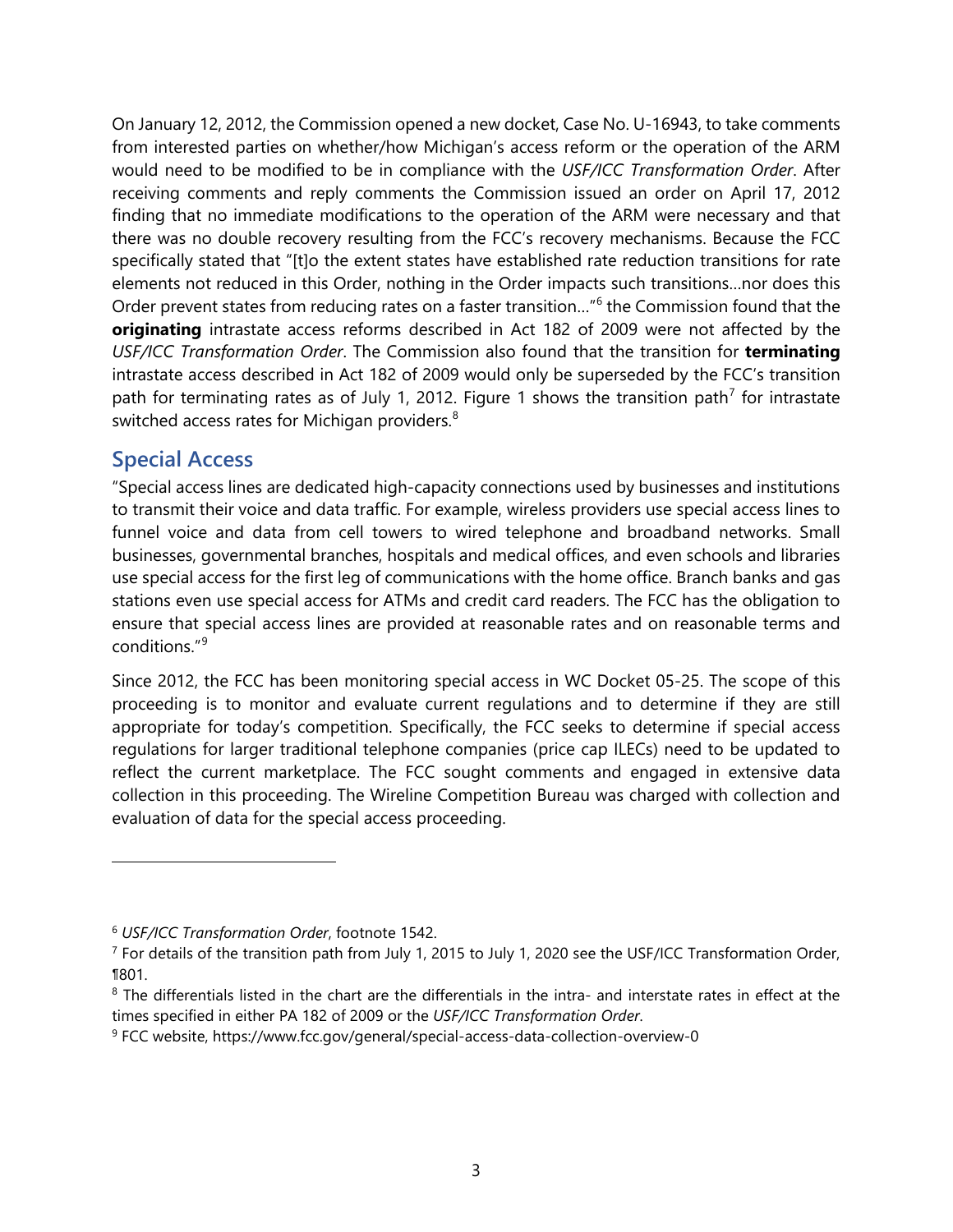In October 2015, the Bureau restored interest in special access by issuing the Designation Order. This order initiated an investigation into a wider range of terms and conditions in 18 special access services tariff pricing plans. The Bureau specifically targeted AT&T, CenturyLink, Frontier, and Verizon as subjects of this inquiry.[10](#page-9-0) The Wireline Competition Bureau has determined that certain provisions and penalties included in these special access tariffs are unjust and unreasonable. It has ordered companies with these offending provisions to remove them and submit tariff revisions reflecting these changes. Further comment is sought by the FCC regarding other issues related to the terms and conditions of all price cap ILEC tariff pricing plans. This order was appealed to the United States Court of Appeals for the District of Columbia Circuit and was remanded to the FCC. As of the time of this report, the FCC is seeking public comment on the issues raised by the court's remand.

<span id="page-9-0"></span>In April 2017, the FCC issued a business data services order, which provided pricing and other regulatory relief for certain business data services provided by price cap LECs in competitive areas and modified the regulatory obligations for tariffed special access services provided by price cap LECs in noncompetitive areas. The end user channel terminations and certain other noncompetitive business data services in noncompetitive areas remain subject to price cap regulation, and the Commission adopted an X-factor of 2.0 percent for these services. The X-factor adjusts a price cap LEC's price cap index to account for the productivity gains by which price cap LECs are expected to outperform economy-wide productivity gains. As of the time of this report, this order has been appealed and is currently pending in the United States Court of Appeals for the 8th Circuit.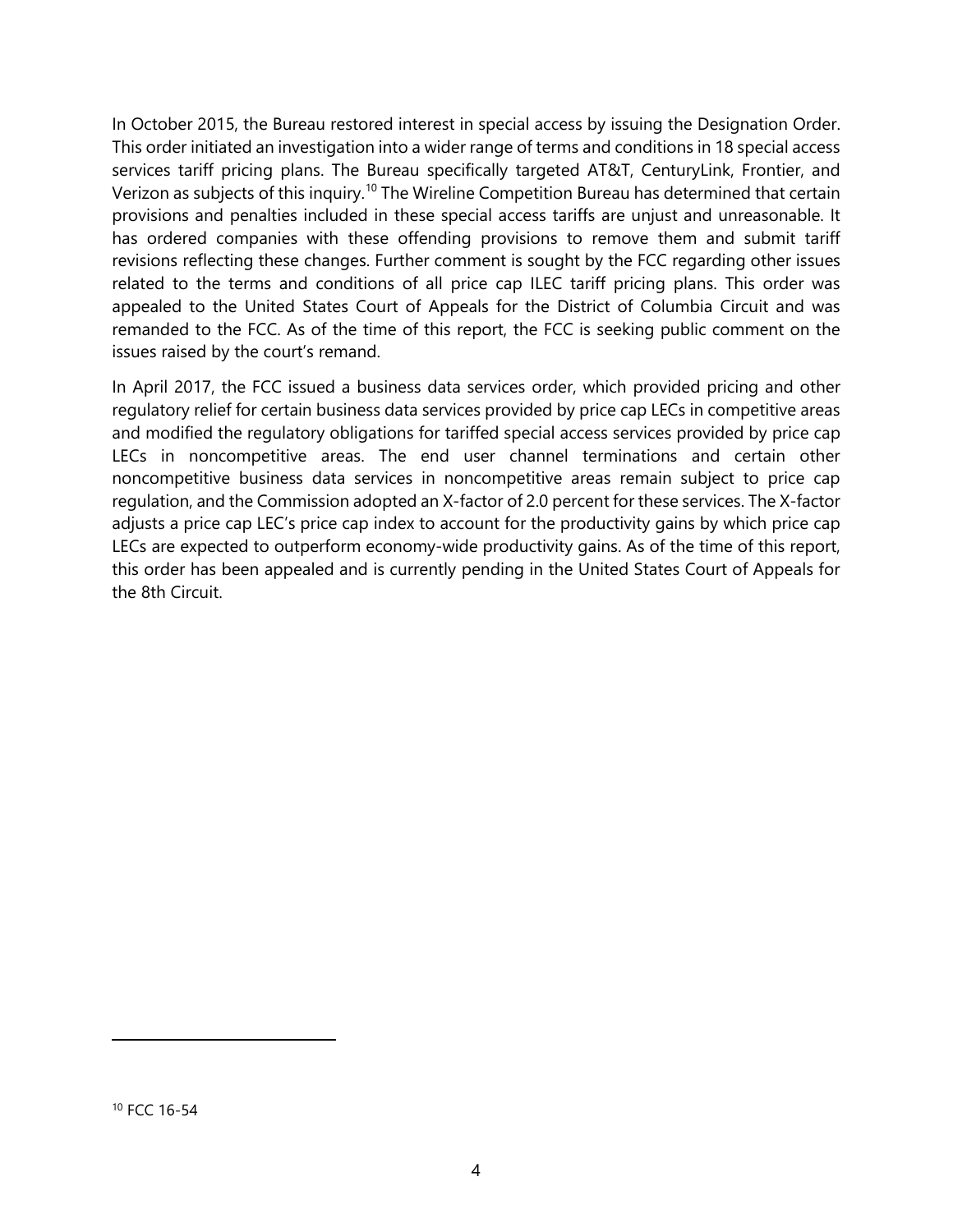# **Figure 1**

## **Michigan and FCC Switched Access Rate Transition**

| <b>Date</b>                                     | <b>Eligible Providers</b>                                                                                                                                              | <b>Non-Eligible Providers</b>                                                                                                                                           |                                                                                                                                                                        |  |
|-------------------------------------------------|------------------------------------------------------------------------------------------------------------------------------------------------------------------------|-------------------------------------------------------------------------------------------------------------------------------------------------------------------------|------------------------------------------------------------------------------------------------------------------------------------------------------------------------|--|
|                                                 |                                                                                                                                                                        | <b>CLECs</b>                                                                                                                                                            | <b>ILECs</b>                                                                                                                                                           |  |
| 9/13/2010                                       | <b>Originating and</b><br>terminating intrastate access<br>rates must be no higher than<br>corresponding interstate rates                                              | no action required                                                                                                                                                      | no action required                                                                                                                                                     |  |
| 1/1/2011                                        | no action required                                                                                                                                                     | Reduce the differential<br>between the July 1, 2009<br>originating and terminating<br>intra- and interstate rates by<br>20%                                             | no action required                                                                                                                                                     |  |
| 1/1/2012                                        | no action required                                                                                                                                                     | Reduce the differential<br>between the July 1, 2009<br>originating and terminating<br>intra- and interstate rates by<br>40%                                             | no action required                                                                                                                                                     |  |
| 7/3/2012                                        | no action required                                                                                                                                                     | Reduce the differential<br>between the Dec. 29, 2011<br>intra- and interstate<br>terminating rates by 50%.                                                              | no action required                                                                                                                                                     |  |
| 1/1/2013                                        | no action required                                                                                                                                                     | Reduce the differential<br>between the July 1, 2009<br>originating intra- and<br>interstate rates by 60%                                                                | no action required                                                                                                                                                     |  |
| 7/1/2013                                        | no action required                                                                                                                                                     | <b>Terminating</b> intrastate access<br>rates must be no higher than<br>corresponding interstate rates                                                                  | no action required                                                                                                                                                     |  |
| 1/1/2014                                        | no action required                                                                                                                                                     | Reduce differential between<br>the July 1, 2009 originating<br>intra- and interstate rates by<br>80%                                                                    | no action required                                                                                                                                                     |  |
| 7/1/2014                                        | Reduce the differential<br>between terminating end<br>office rates and either<br>\$0.0007 (price cap carriers)<br>or \$0.005 (rate of return<br>carriers) by one-third | Reduce the differential<br>between terminating end<br>office rates and either \$0.0007<br>(price cap carriers) or \$0.005<br>(rate of return carriers) by one-<br>third | Reduce the differential<br>between terminating end<br>office rates and either<br>\$0.0007 (price cap carriers)<br>or \$0.005 (rate of return<br>carriers) by one-third |  |
| 1/1/2015                                        | no action required                                                                                                                                                     | <b>Originating</b> intrastate access<br>rates must be no higher than<br>corresponding interstate rates                                                                  | no action required                                                                                                                                                     |  |
|                                                 | <b>All Providers</b>                                                                                                                                                   |                                                                                                                                                                         |                                                                                                                                                                        |  |
| 7/1/2015,<br>7/1/2016,<br>$\cdots$<br>7/01/2020 |                                                                                                                                                                        | Continue to follow the transition path described in the USF/ICC Transformation Order                                                                                    |                                                                                                                                                                        |  |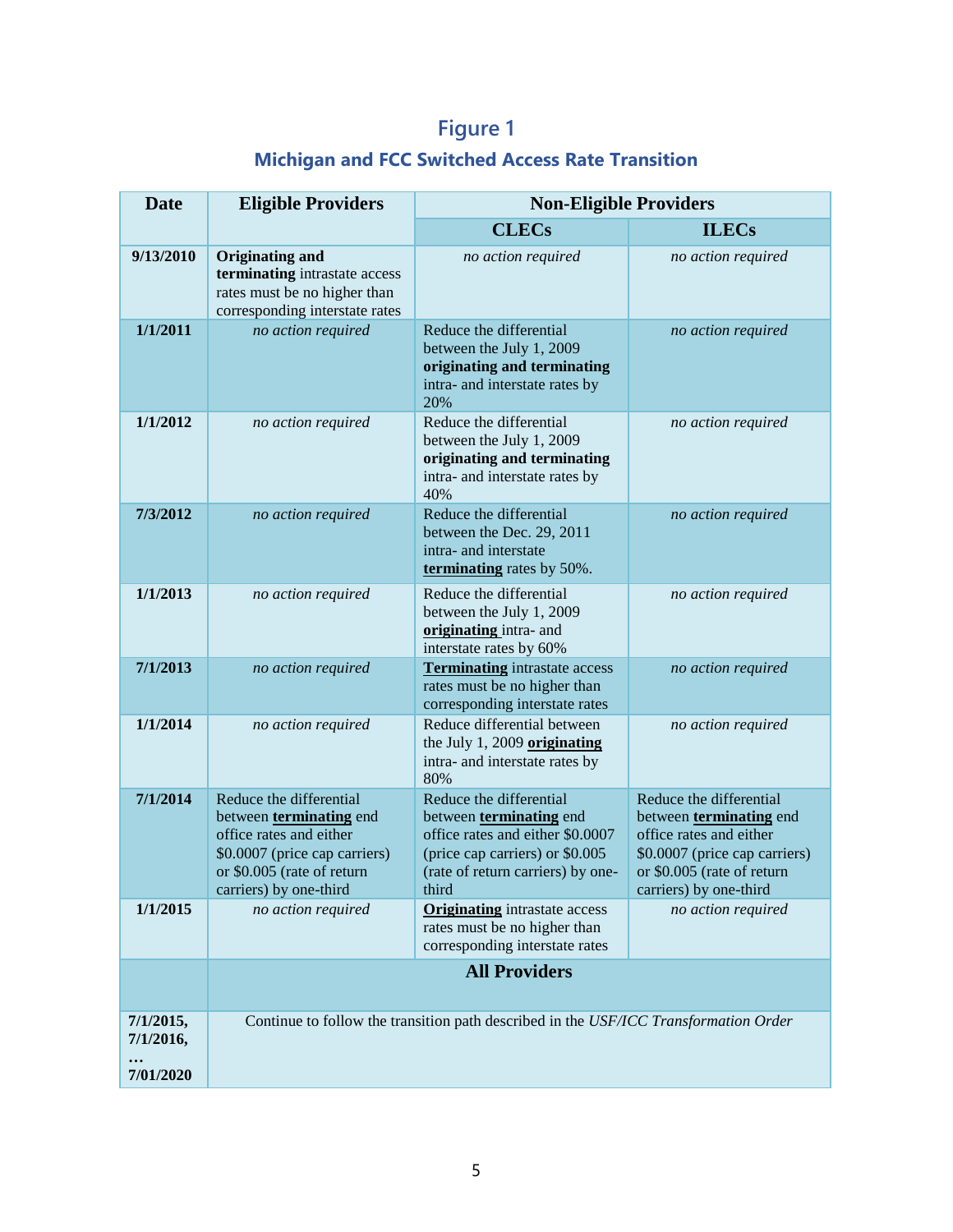### <span id="page-11-0"></span>**Intrastate Access Tariff Revisions**

Act 182 of 2009 requires that providers' intrastate access tariffs reflect the required rate reductions. Commission Staff reviews all tariff revisions to ensure compliance.<sup>[11](#page-11-1)</sup> Intrastate switched toll access tariffs are made available to the public by the providers and most are also accessible online via links from the Commission's Online Tariff Index.<sup>[12](#page-11-2)</sup> As explained above, Michigan's access reform in Act 182 of 2009 largely aligned with the FCC's reform, but the differences between the two do create some challenges. For example, Act 182 of 2009 addresses both originating and terminating switched access charges, whereas the *USF/ICC Transformation Order* only reforms terminating switched access charges. Many providers in Michigan, especially non-eligible providers, have not historically had separate originating and terminating access rates. However, now that the two are on separate transition paths, providers have to ensure that their tariffed rates meet both the MTA's requirements and the FCC requirements. In some instances, providers addressed this by separating originating and terminating charges, while in other instances providers simply lowered their access rates to the lower of the originating or terminating rate requirement. An additional challenge is that Act 182 of 2009 split providers into two categories, eligible vs. non-eligible, while the FCC chose to split providers by a different set of categories, price cap vs. rate of return. The Michigan and FCC categories do not directly match up. That is, some non-eligible providers must follow the FCC's price cap transition track, while some non-eligible providers will follow the rate of return transition track. This adds complexity to the staff's review process for access tariff filings.

By September 13, 2010, all eligible providers filed revised tariffs reflecting the new intrastate access rates required by Act 182 of 2009. These providers have continued to maintain intrastate access tariffs that are in compliance with the law by revising their tariffs as necessary. Many eligible providers have moved to an exceptions-based intrastate switched access tariff. Such a tariff ensures that changes that occur in the interstate access tariff are immediately reflected in the intrastate tariff. Therefore, while some providers will continue to file revised tariffs at the dates required by the USF/ICC Transformation Order, those that use an exceptions-based tariff will largely avoid having to make additional intrastate access tariff revisions.

Non-eligible providers filed initial revised tariff pages effective January 1, 2011 reflecting, pursuant to the MTA, a reduction of at least 20 percent of the differential between the intra- and interstate rates in effect as of July 1, 2009. These providers filed the next revision effective January 1, 2012,

 $\ddot{\phantom{a}}$ 

<span id="page-11-1"></span><sup>&</sup>lt;sup>11</sup> Section 202(b) of the MTA which allows providers to opt out of filing certain tariffs with the Commission specifically excludes access tariffs from being opted out of. All providers continue to be required to file intrastate access tariffs if they are providing that service.

<span id="page-11-2"></span><sup>12</sup> [Commission Online Tariff Index](https://www.michigan.gov/mpsc/0,4639,7-159-16372-395392--,00.html#tab=A)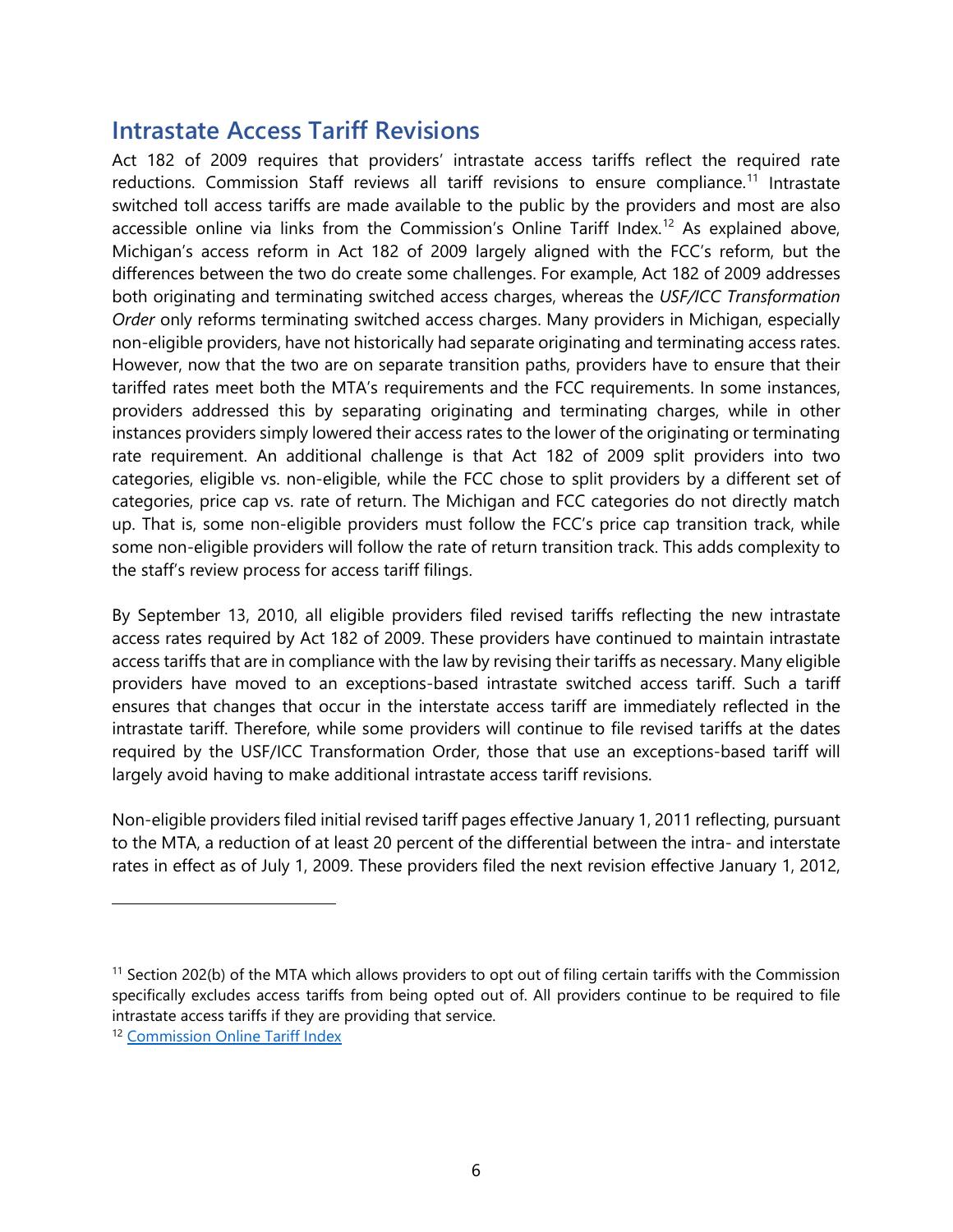reflecting at least a 40% reduction in the differential described in the MTA.<sup>[13](#page-12-0)</sup> In compliance with the *USF/ICC Transformation Order*, non-eligible providers filed intrastate switched access tariff revisions reflecting the required 50% differential reduction for **terminating** rates effective no later than July 3, 2012. The third step in the MTA process required non-eligible providers to file revised **originating** access tariffs effective January 1, 2013 representing a 60% reduction in the differential as described in the law. Non-eligible providers also had to make a tariff filing effective July 2, 2013 showing **terminating** intrastate access rates no higher than corresponding interstate rates. The next intrastate tariff revision for non-eligible providers was filed with an effective date of January 1, 2014 and reflected the required 80% reduction in the differential in **originating** access rates as described in the law.

Effective July 1, 2014, both eligible and non-eligible providers filed tariff revisions in compliance with *the USF/ICC Transformation Order*. Both provider types were required to reduce the differential between **terminating** end office rates and either \$0.0007 (price cap carriers) or \$0.005 (rate of return carriers) by one-third. The next intrastate tariff revision was on January 1, 2015 for non-eligible providers. CLECs were required to set **originating** intrastate access rates no higher than corresponding interstate rates.

As of July 1, 2015, all providers were required to follow the transition path described in the *USF/ICC Transformation Order.* On July 1, 2016, price cap carriers were required to reduce terminating switched end office and reciprocal compensation rates to \$0.0007. Terminating switched end office and reciprocal compensation rates were reduced to \$0.005 for rate of return carriers. The next step of the transition path was implemented on July 1, 2017. Price cap carriers were required to reduce their terminating switched end office and reciprocal compensation rates to bill and keep while also reducing certain terminating switched end office and transport rates to \$0.0007. Rate of return carriers were required to reduce terminating end office reciprocal compensation rates by one third of the difference between \$0.005 and \$0.0007. The next step of the transition path was implemented on July 1, 2018. Price cap carriers were required to reduce their terminating switched end office and reciprocal compensation rates to bill and keep for all terminating traffic within the tandem serving area when the terminating carrier owns the serving tandem switch. Rate of return carriers were required to reduce terminating switched end office and reciprocal compensation rates by an additional one third of the differential between its end office rates as of July 1, 2016 and \$0.0007. Figure 2, following, shows the transition path defined in the Order. Commission staff will continue to monitor these revisions as they occur.

<span id="page-12-0"></span><sup>&</sup>lt;sup>13</sup> As noted in earlier reports, determining whether the 20 or 40% differential was met was not a simple calculation. Intrastate switched access rates are actually comprised of multiple rate elements. Providers do not necessarily use the same rate elements and/or offer the same services in both the intra- and interstate jurisdictions. Additionally, some providers charge only a composite rate while others charge based upon the various elements. Again, this may not be consistent across intra- and interstate jurisdictions even within a single company.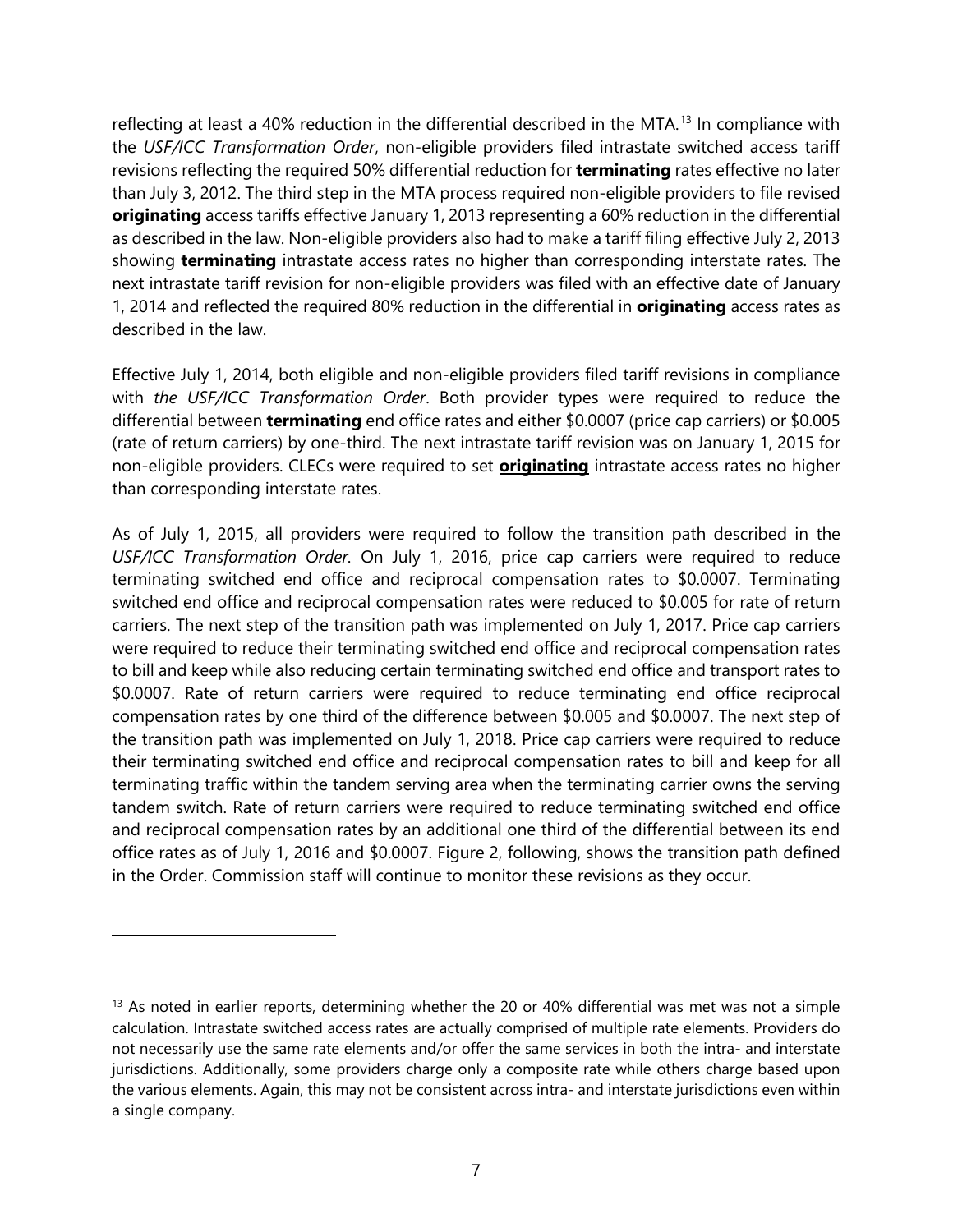# **Figure 2**

## **FCC Intercarrier Compensation Reform Timeline[14](#page-13-0)**

| <b>Intercarrier Compensation Reform Timeline</b> |                                                                                                                                                                                                                                                                                                                       |                                                                                                                                                                                                           |  |  |
|--------------------------------------------------|-----------------------------------------------------------------------------------------------------------------------------------------------------------------------------------------------------------------------------------------------------------------------------------------------------------------------|-----------------------------------------------------------------------------------------------------------------------------------------------------------------------------------------------------------|--|--|
| <b>Effective Date</b>                            | <b>For Price Cap Carriers and CLECs</b><br>that benchmark access rates to<br>price cap carriers                                                                                                                                                                                                                       | <b>For Rate of Return Carriers and</b><br><b>CLECs that benchmark access</b><br>rates to rate of return carriers                                                                                          |  |  |
| <b>Effective Date of the rules</b>               | All intercarrier switched access<br>rate elements, including interstate<br>and intrastate originating and<br>terminating rates and reciprocal<br>compensation rates are capped.                                                                                                                                       | All interstate switched access rate<br>elements, including all originating<br>and terminating rates and<br>reciprocal compensation rates are<br>capped. Intrastate terminating<br>rates are also capped.  |  |  |
| <b>July 1, 2015</b>                              | Terminating switched end office<br>and reciprocal compensation rates<br>are reduced by an additional one<br>third of the original differential to<br>\$0.0007.                                                                                                                                                        | Terminating switched end office<br>and reciprocal compensation rates<br>are reduced by an additional one<br>third of the original differential to<br>\$0.005.                                             |  |  |
| <b>July 1, 2016</b>                              | Terminating switched end office<br>and reciprocal compensation rates<br>are reduced to \$0.0007.                                                                                                                                                                                                                      | Terminating switched end office<br>and reciprocal compensation rates<br>are reduced to \$0.005.                                                                                                           |  |  |
| <b>July 1, 2017</b>                              | Terminating switched end office<br>and reciprocal compensation rates<br>are reduced to bill and keep.<br>Terminating switched end office<br>and transport are reduced to<br>\$0.0007 for all terminating traffic<br>within the tandem serving area<br>when the terminating carrier owns<br>the serving tandem switch. | Terminating end office and<br>reciprocal compensation rates are<br>reduced by one third of the<br>differential between its end office<br>rates (\$0.005) and \$0.0007.                                    |  |  |
| <b>July 1, 2018</b>                              | Terminating switched end office<br>and transport are reduced to bill<br>and keep for all terminating traffic<br>within the tandem serving area<br>when the terminating carrier owns<br>the serving tandem switch.                                                                                                     | Terminating switched end office<br>and reciprocal compensation rates<br>are reduced by an additional one<br>third of the differential between<br>its end office rates as of July 1,<br>2016 and \$0.0007. |  |  |
| <b>July 1, 2019</b>                              |                                                                                                                                                                                                                                                                                                                       | Terminating switched end office<br>and reciprocal compensation rates<br>are reduced to \$0.0007.                                                                                                          |  |  |
| <b>July 1, 2020</b>                              |                                                                                                                                                                                                                                                                                                                       | Terminating switched end office<br>and reciprocal compensation rates<br>are reduced to bill and keep.                                                                                                     |  |  |

<span id="page-13-0"></span><sup>14</sup> *USF/ICC Transformation Order*, paragraph 801, Figure 9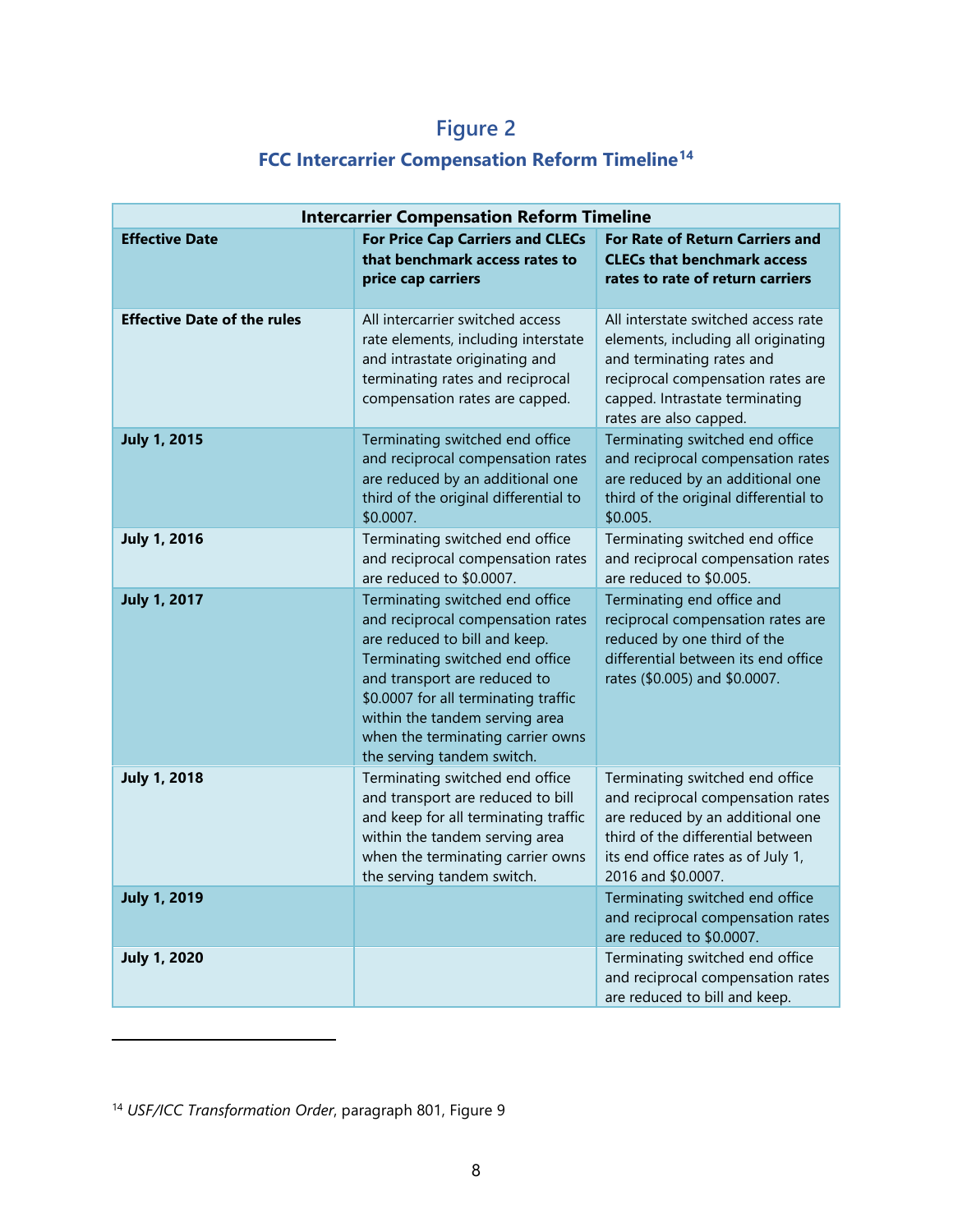# <span id="page-14-0"></span>**Operation of the ARM**

#### <span id="page-14-1"></span>**Disbursements**

Eligible providers are entitled to receive monthly disbursements from the ARM to recover a portion of lost intrastate access revenues that resulted from the rate reductions established in the amended MTA. All eligible providers have completed the necessary registration process with the State of Michigan enabling the State to issue the ARM disbursements.

To establish the initial size of the ARM, Act 182 of 2009 directed eligible providers to provide information to the Commission within 60 days from the effective date of the Act.<sup>[15](#page-14-3)</sup> All eligible providers were required to submit 2008 intrastate access demand data and the corresponding current rate information. This information allowed Commission Staff to calculate the amount of the reduction in annual intrastate access revenues that would result from the required reduction in rates. The reduction was calculated for each provider as the difference between intrastate and interstate access service rates in effect as of July 1, 2009, multiplied by the intrastate switched access minutes of use and other switched access demand quantities for 2008.

The first disbursements from the ARM were issued during the last week of October 2010, with succeeding disbursements being issued the last week of each month. Each eligible provider had its own monthly disbursement that remained unchanged until the resizing of the ARM. The first ARM resizing was scheduled for 2014; however, Public Act 52 of 2014 amended the MTA in several areas including Section 310 with the new date of March 13, 2018. The resizing of the ARM has resulted in eligible providers receiving smaller disbursements from the fund. Figure 3, following, shows the monthly disbursement amounts in effect for each eligible, as well as the resulting total year disbursements for each provider.

#### <span id="page-14-2"></span>**Act 52 of 2014**

Effective March 25, 2014, Public Act 52 of 2014 made several amendments to the MTA, including changes to Section 310. The act eliminated the resizing of the ARM scheduled at 4 and 8 years of operation (September 13, 2014 and September 13, 2018) and replaced them with a single resizing effective March 13, 2018.

After the *USF/ICC Transformation Order*, concerns were raised about the possibility of double recovery to eligible providers from both the ARM and federal mechanisms. At this time, the Commission has not identified any duplicative revenue recovery. The Commission maintained its finding in Case No. U-16943 that the possibility for double recovery would not exist until the ARM was resized. Since Public Act 52 of 2014 eliminated the 2014 resizing of the fund, the possibility for double recovery was essentially postponed until 2018. Furthermore, carriers certify annually to

<span id="page-14-3"></span><sup>15</sup> MCL 484.2310(11)(a)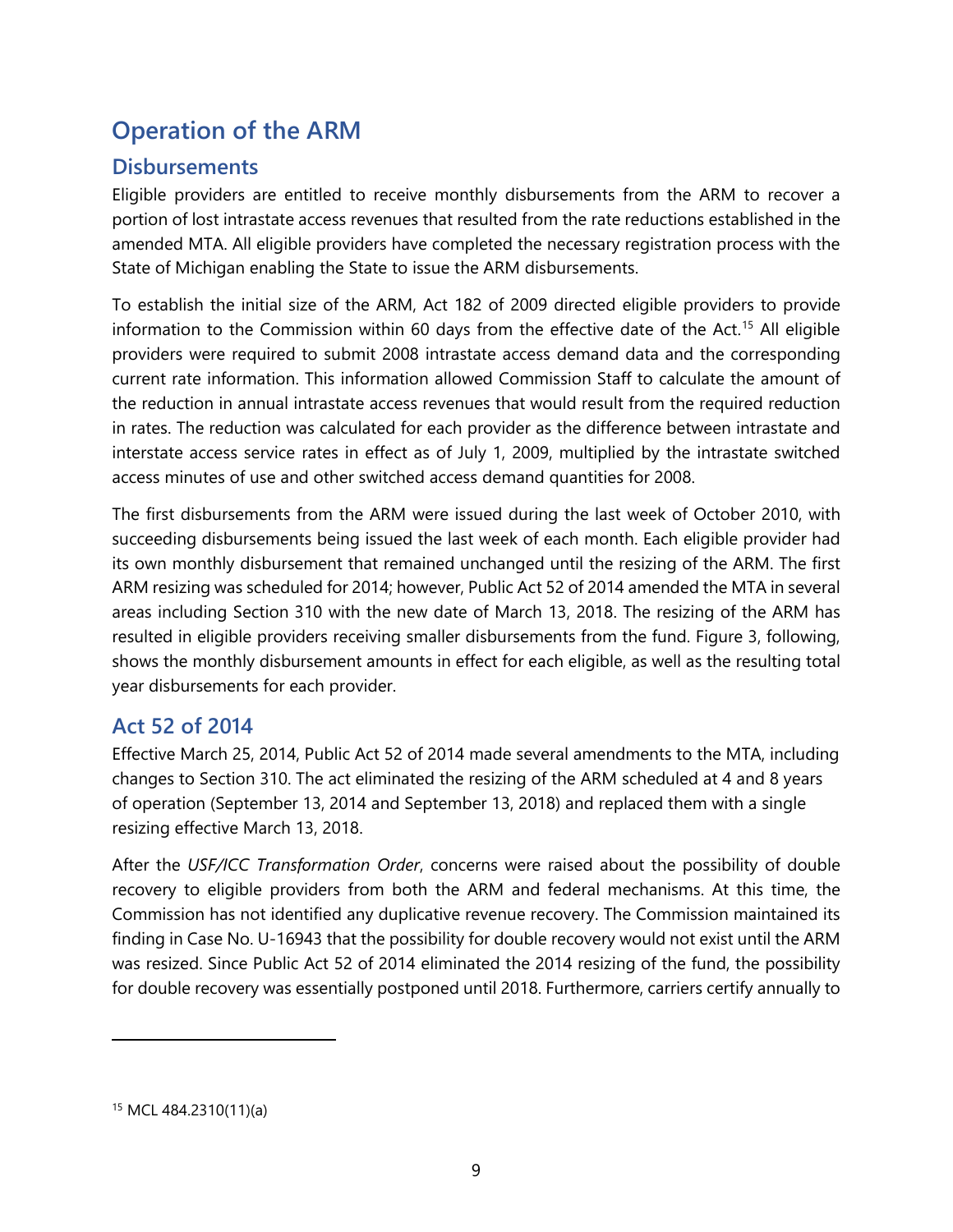NECA and the FCC that they have excluded revenues received from state recovery mechanisms from amounts eligible for federal recovery mechanisms.

#### <span id="page-15-0"></span>**2018 ARM Resizing**

As previously described in this report, Act 52 of 2014 required the Commission to resize the ARM in March 2018. To implement this directive, the Commission issued an order on October 25, 2017 in Case No. U-16183 directing providers to submit to the Commission the data needed to calculate the new ARM disbursement amounts. Based on the data submitted by the eligible providers, the Commission Staff calculated the new total amount of annual disbursements from the restructuring mechanism to be \$8,750,665.29. Additionally, based on past administrative costs, it was estimated that annual administrative costs for the fund will be \$507,581.00. As before, the Commission continues to find that an amount equal to one month of distributions from the fund should be retained in the fund as a cash reserve. This amount equals \$729,222.11. Therefore, the recalculated restructuring mechanism amount totals to \$9,987,468.39. The Commission issued an Order on February 22, 2018 implementing this and directing that the recalculated disbursement amounts to eligible providers go into effect with the disbursements made at the end of March 2018.

As noted in the February 2018 Order, this recalculation resulted in a significant decrease in the size of the restructuring mechanism and as a result the majority of eligible providers will be receiving smaller disbursements from the fund, with a few providers no longer receiving any disbursement. However, this was anticipated, as the Legislature intended the restructuring mechanism to operate for a limited time and to decrease during that time. As the overall restructuring mechanism size changed, it was determined that the contribution percentage was in need of adjustment. Based on the data submitted by the contributing providers, The Commission revised the contribution percentage to 0.51% (.0051) of intrastate retail telecommunications revenues in order to continue to bring in enough money each month to provide for the new disbursement amounts, administrative costs, and the required cash reserve. The new contribution factor was reflected in the April 13, 2018 contributions.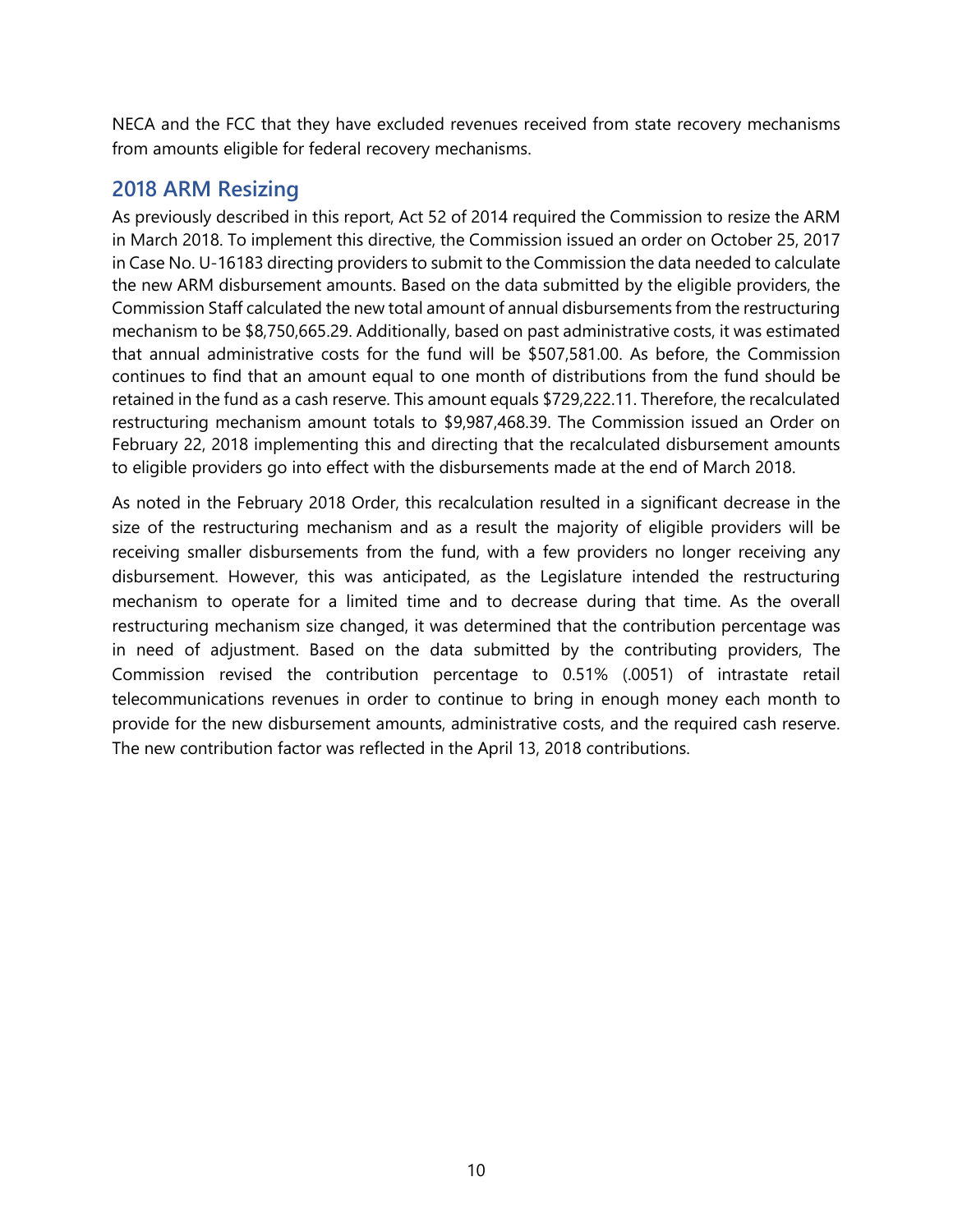## **Eligible Provider Disbursements**

|                                                             | <b>Total</b>         |                     |
|-------------------------------------------------------------|----------------------|---------------------|
| <b>Eligible Provider</b>                                    | <b>Disbursements</b> | <b>Monthly</b>      |
|                                                             | <b>Oct 2017- Sep</b> | <b>Disbursement</b> |
|                                                             | 2018                 |                     |
| <b>Ace Telephone Company</b>                                | \$307,717.29         | \$25,643.11         |
| <b>Allband Communications Cooperative</b>                   | \$2,199.14           | \$183.26            |
| <b>Allendale Telephone Company</b>                          | \$230,377.70         | \$19,198.14         |
| <b>Baraga Telephone Company</b>                             | \$213,394.63         | \$17,782.89         |
| <b>Barry County Telephone Company</b>                       | \$357,570.91         | \$29,797.58         |
| <b>Blanchard Telephone Company</b>                          | \$38,097.62          | \$3,174.80          |
| <b>Bloomingdale Telephone Company</b>                       | \$70,895.54          | \$5,907.96          |
| <b>Carr Telephone Company</b>                               | \$35,343.10          | \$2,945.26          |
| <b>CenturyTel Midwest-MI, Inc.</b>                          | \$1,036,819.44       | \$86,401.62         |
| <b>CenturyTel of Michigan</b>                               | \$2,369,062.18       | \$197,421.85        |
| <b>CenturyTel of Northern Michigan</b>                      | \$118,897.94         | \$9,908.16          |
| <b>CenturyTel of Upper Michigan</b>                         | \$672,495.51         | \$56,041.29         |
| <b>Chapin Telephone Company</b>                             | \$39,015.20          | \$3,251.27          |
| <b>Chatham Telephone Company (TDS Telecom)</b>              | \$282,266.68         | \$23,522.22         |
| <b>Chippewa County Telephone Company</b>                    | \$47,048.09          | \$3,920.67          |
| <b>Climax Telephone Company</b>                             | \$25,825.39          | \$2,152.12          |
| <b>Communications Corporation of Michigan (TDS Telecom)</b> | \$159,637.97         | \$13,303.16         |
| <b>Deerfield Farmers' Telephone Company</b>                 | \$73,310.54          | \$6,109.21          |
| <b>Drenthe Telephone Company</b>                            | \$48,915.05          | \$4,076.25          |
| <b>Frontier Telephone Company</b>                           | \$751,480.23         | \$62,623.35         |
| <b>Hiawatha Telephone Company</b>                           | \$0.00               | \$0.00              |
| <b>Island Telephone Company (TDS Telecom)</b>               | \$64,427.94          | \$5,368.99          |
| <b>Kaleva Telephone Company</b>                             | \$994.75             | \$82.90             |
| <b>Lennon Telephone Company</b>                             | \$63,911.03          | \$5,325.92          |
| <b>Michigan Central Broadband Company</b>                   | \$78,571.92          | \$6,547.66          |
| <b>Midway Telephone Company</b>                             | \$38,342.73          | \$3,195.23          |
| <b>Ogden Telephone Company</b>                              | \$12,863.04          | \$1,071.92          |
| <b>Ontonagon Telephone Company</b>                          | \$157,802.71         | \$13,150.23         |
| Peninsula Telephone Company (now Ace-Peninsula)             | \$27,478.32          | \$2,289.86          |
| <b>Pigeon Telephone Company</b>                             | \$92,873.26          | \$7,739.44          |
| <b>Sand Creek Telephone Company</b>                         | \$48,891.36          | \$4,074.28          |
| <b>Shiawassee Telephone Company (TDS Telecom)</b>           | \$317,822.58         | \$26,485.21         |
| <b>Springport Telephone Company</b>                         | \$114,523.53         | \$9,543.63          |
| <b>Upper Peninsula Telephone Company</b>                    | \$194,431.25         | \$16,202.60         |
| <b>Waldron Telephone Company</b>                            | \$16,632.04          | \$1,386.00          |
| Westphalia Telephone Company                                | \$0.00               | \$0.00              |
| <b>Winn Telephone Company</b>                               | \$18,832.73          | \$1,569.39          |
| <b>Wolverine Telephone Company (TDS Telecom)</b>            | \$621,895.93         | \$51,824.66         |
|                                                             |                      |                     |
| <b>Sum of Disbursements</b>                                 | \$8,750,665.2916     | \$729,222.11        |

<span id="page-16-0"></span><sup>16</sup> Reflects total disbursements for the new disbursement amounts after the ARM resizing.

 $\overline{a}$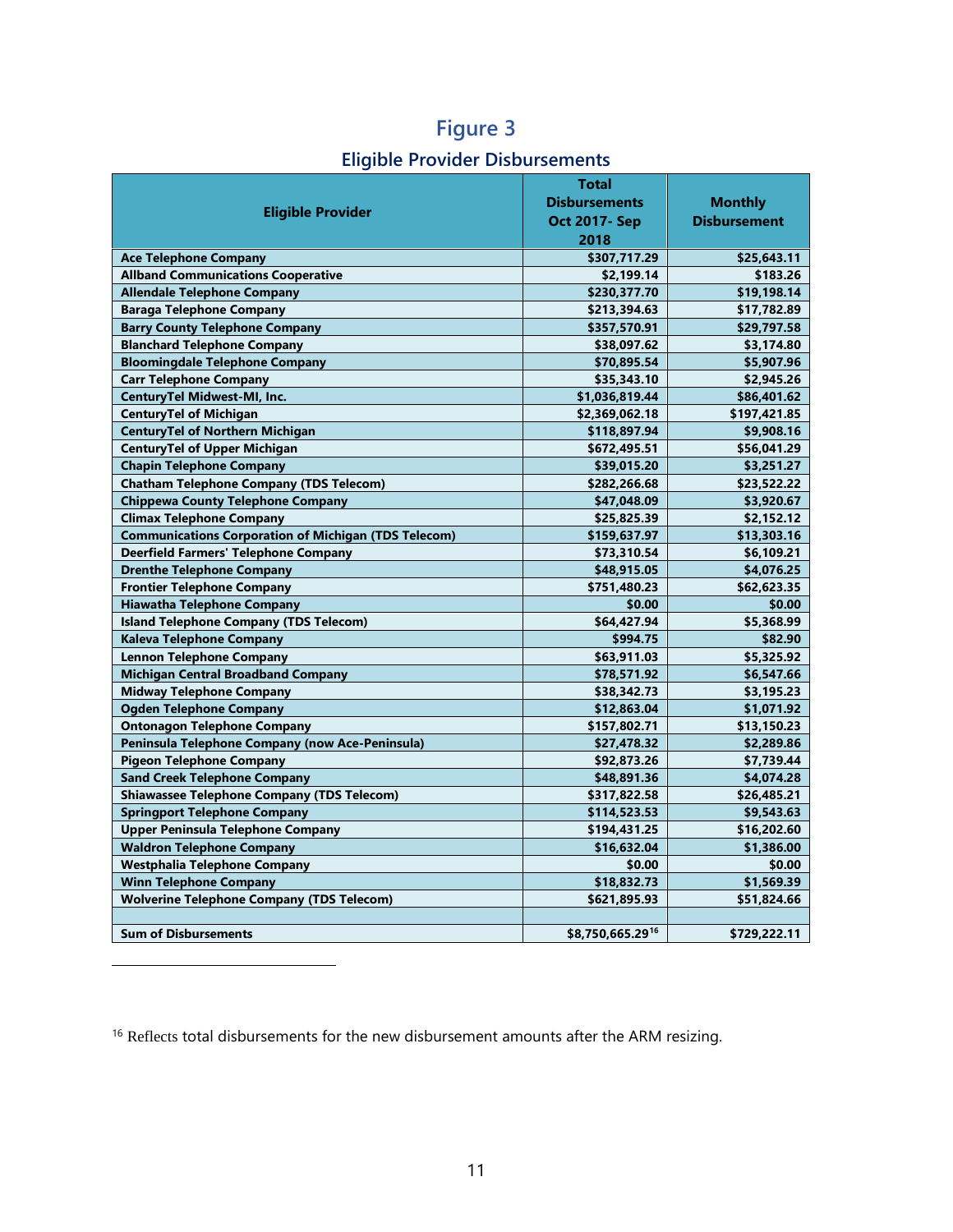#### <span id="page-17-0"></span>**Contributions**

The ARM is sustained by a "mandatory monthly contribution by all providers of retail intrastate telecommunications services and all providers of commercial mobile service."<sup>[17](#page-17-1)</sup> Providers are required to pay into the ARM based upon a percentage of their intrastate retail telecommunications services revenues. Each month, contributing providers are to multiply monthly retail intrastate telecommunications services revenues by the contribution factor to determine their monthly contribution into the ARM fund. The Commission has an [online form](https://w2.lara.state.mi.us/MPSC_Forms/armccm) (http://efile.mpsc.state.mi.us/phpsc/comm/armccm/) available that providers are required to use and submit with each contribution.

In order to determine the initial percentage for the monthly contribution, Act 182 of 2009 required providers to report their 2008 retail intrastate revenues to the Commission within 60 days of the effective date of the Act. The Commission found that the total of all providers' 2008 retail intrastate telecommunications services revenues was \$4,190,942,420.15."[18](#page-17-2) To determine the initial contribution percentage, the total size of the ARM<sup>[19](#page-17-3)</sup> was divided by the total 2008 retail intrastate revenues as reported. This calculation resulted in the initial contribution percentage of 0.431 percent.

Pursuant to the amended MTA, "[t]he commission may increase or decrease the contribution assessment on a quarterly or other basis as necessary to maintain sufficient funds for disbursements.<sup>"[20](#page-17-4)</sup> Given the constantly changing telecommunications market, regular review of the contribution percentage is necessary. The Commission has recalculated the contribution factor and adjusted it eight times in the past eight years. These adjustments are necessary to ensure sufficient funds for disbursements and administrative costs.

The Commission issued an Order in Case No. U-16183 on February 11, 2016 increasing the contribution percentage to 0.980 percent. This contribution percentage went into effect on February 11, 2016 and was effective starting with the March 2016 contributions. On February 22, 2018, the Commission issued an Order in Case No. U-16183 decreasing the contribution percentage to 0.510 percent. This contribution percentage went into effect on March 14, 2018 and was effective starting with the April 2018 contributions. Figure 4 details the changes to the contribution percentage over the life of the fund. The Commission will continue to monitor the ARM and modify the contribution percentage as necessary.

-

<span id="page-17-1"></span><sup>17</sup> MCL 484.2310(12)

<span id="page-17-2"></span><sup>18</sup> U-16183, Commission Order dated May 17, 2010, Page 2

<span id="page-17-3"></span> $19$  As noted earlier, the total size of the ARM is equal to 12 months of disbursements, plus approximate administrative costs and a cash reserve equal to one month of disbursements.

<span id="page-17-4"></span><sup>20</sup> MCL 484.2310(14)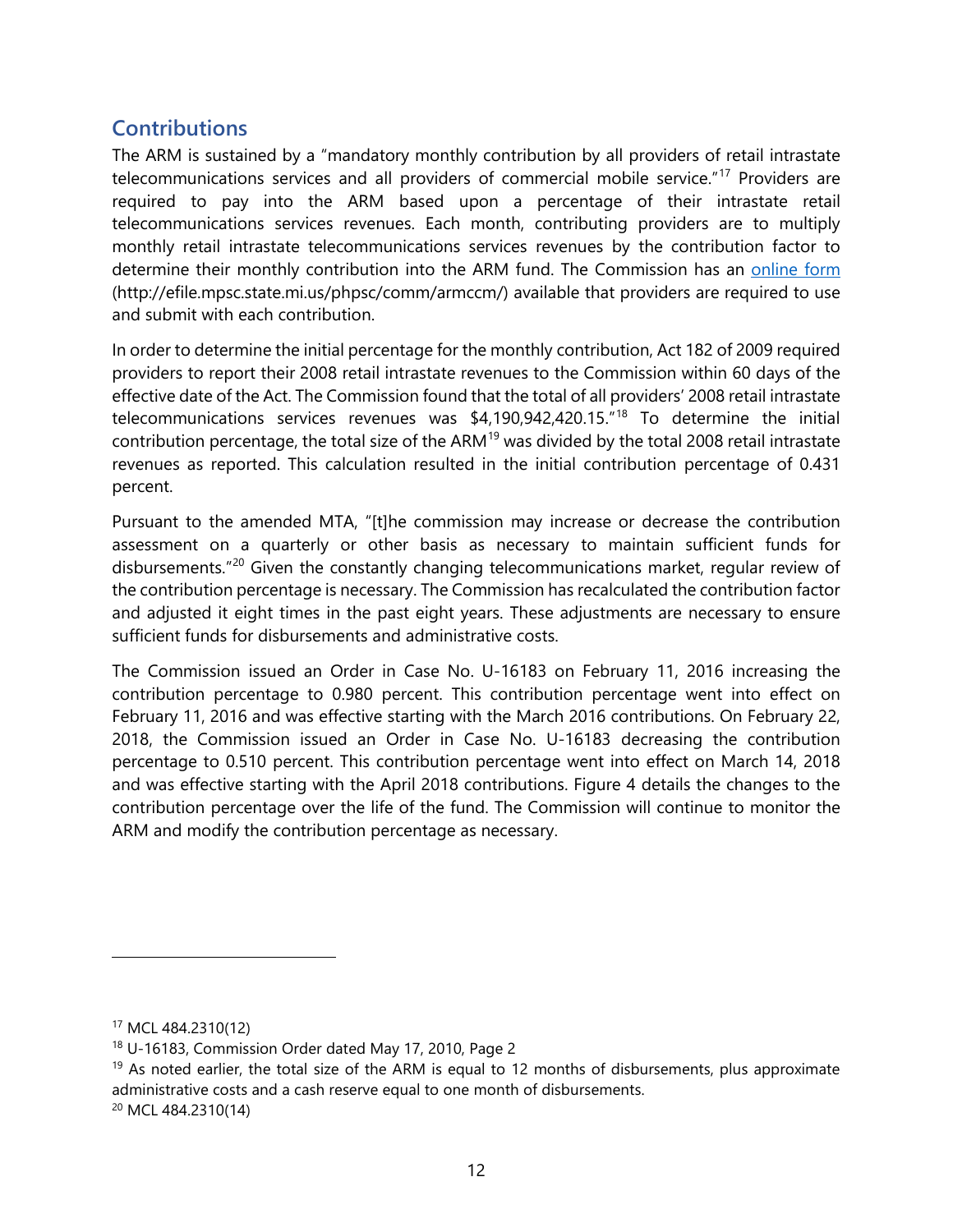**Effective Dates of Contribution Percentages** 1.20%1.00%  $\ddot{\bullet}$ 2/11/2016, 0.98% 0.80%  $\ddot{\bullet}$  $\bigcirc$  11/14/2015, 0.76% 0.60% 11/14/2014, 0.68% 4/13/2011, 0.62% ۰ 1/14/2014, 0.54% 3/14/2018, 0.51%  $\triangle$ 0.40% 9/13/2010, 0.43% 1/13/2013, 0.32% 0.20% 0.00%

**Figure 4**

As discussed previously, providers contribute to the ARM based on retail intrastate telecommunications services revenues, exclusive of VoIP revenues. The range of contributing providers includes incumbent and competitive local exchange carriers (ILECs and CLECs), mobile wireless providers and other types of providers.<sup>[21](#page-18-0)</sup> Contributions for the operation of fiscal year 2018 of operation totaled approximately \$13 million. [22](#page-18-1) Contributions decreased from 2017 to 2018. This decrease was due to the decrease in the contribution percentage of the fund. See Figure 5 for a comparison of the contributions for each fiscal year between 2013 and 2018.

<span id="page-18-0"></span><sup>&</sup>lt;sup>21</sup> Other types of providers include operator service providers, interexchange carriers, payphone providers, competitive access providers and toll resellers.

<span id="page-18-1"></span> $22$  Data represents contributions from October 1, 2017 – September 30, 2018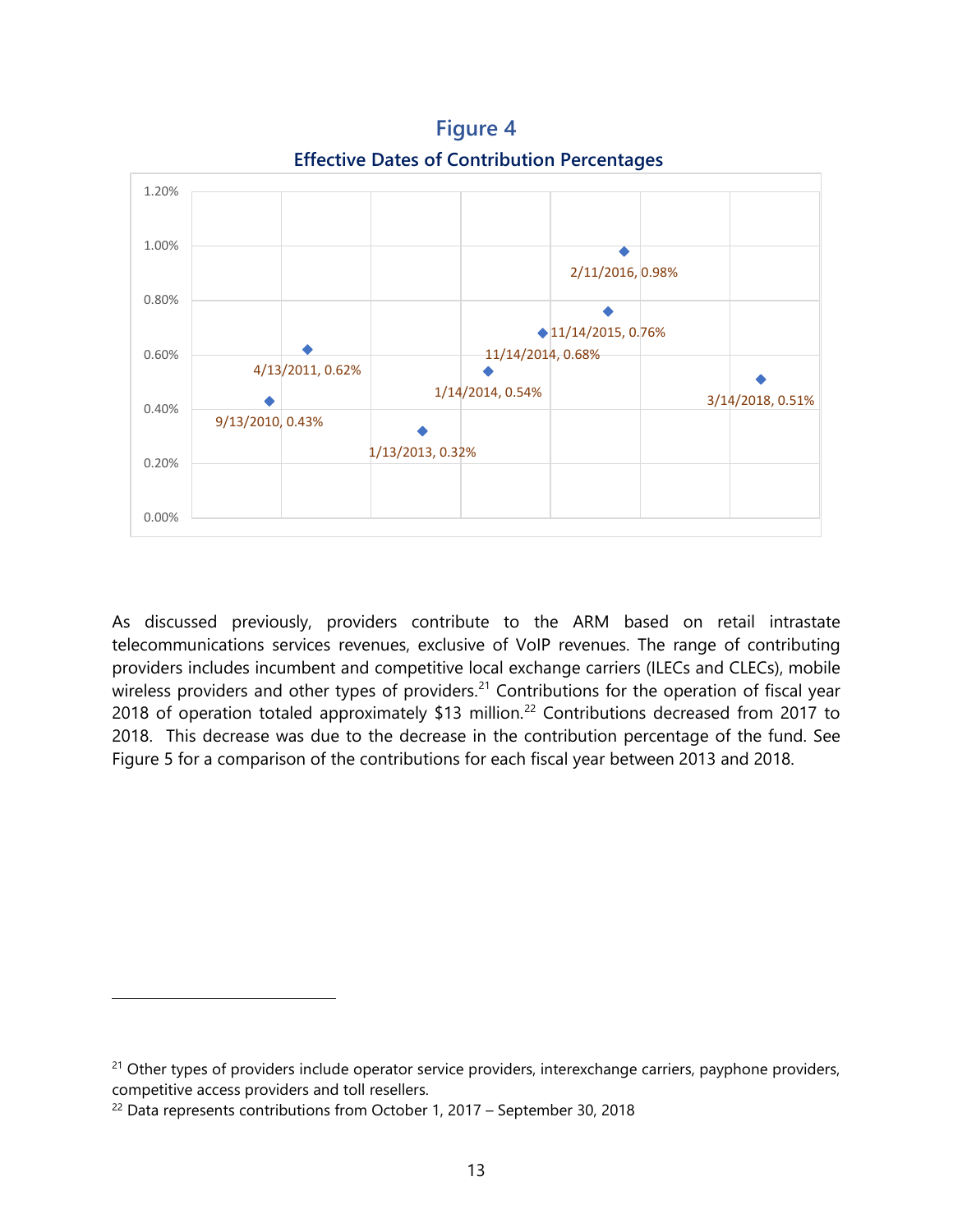**Figure 5 Total Monthly Contributions**



As shown in Figure 6, following, mobile wireless provider contributions represented approximately 59 percent of the ARM revenue during the eighth year of operation. ILEC contributions represent 27 percent of revenues; CLEC contributions about 8 percent; and the remaining 6 percent of contributions came from other types of providers. These numbers are similar to the breakdown by provider type for 2017.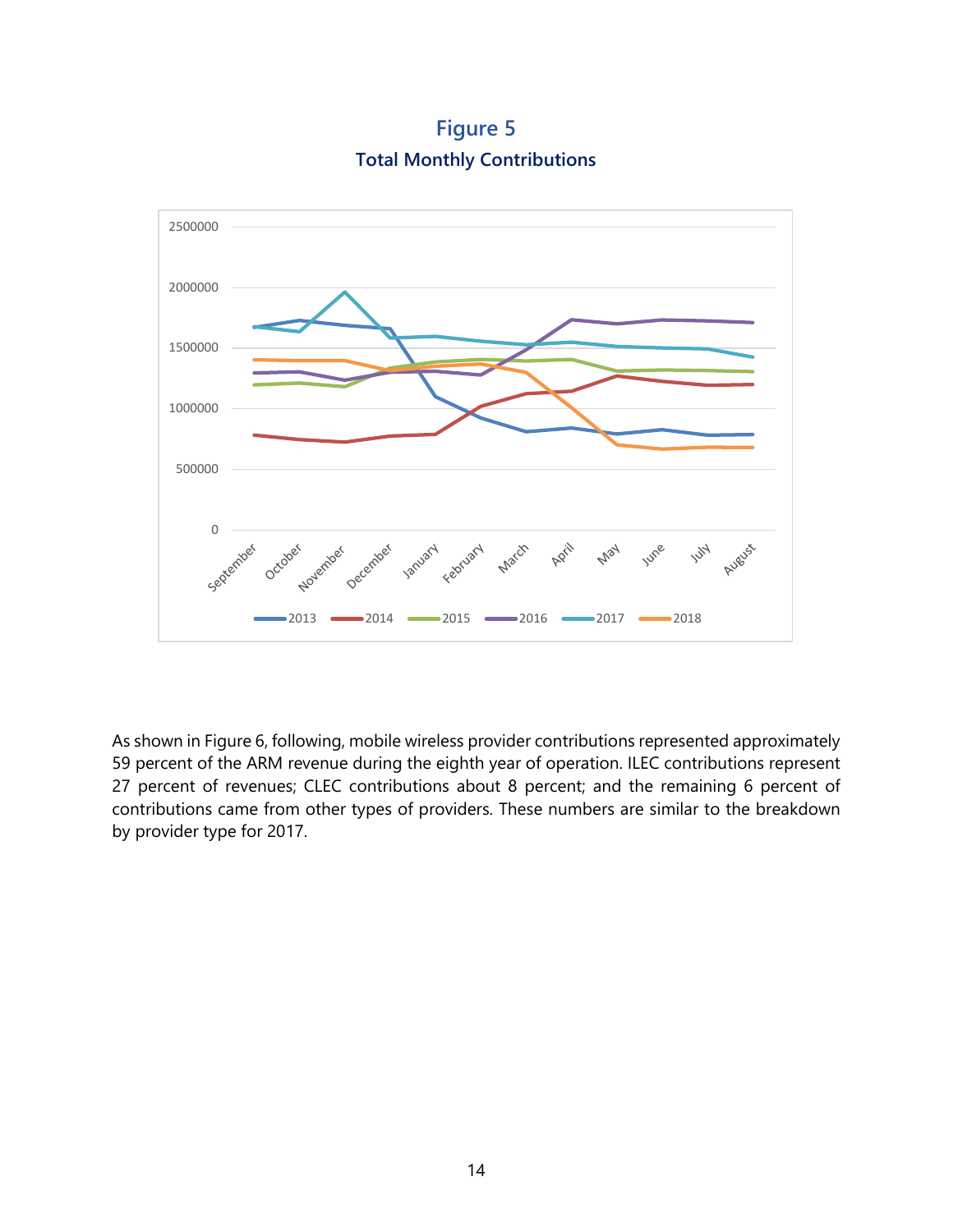**Figure 6 Percent of Total Contributions by Provider Type**



The Commission continues to work diligently through website updates, the CLEC licensing process, the Intrastate Telecommunications Service Provider registration process, and other direct communications efforts to ensure all providers are aware of the requirements related to the ARM. The number of monthly contributing providers has remained fairly consistent for the 2018 fiscal year, as shown in Figure 7, below. The Commission continues to monitor the providers that are and are not contributing to the ARM to confirm that all providers operating in Michigan are in compliance.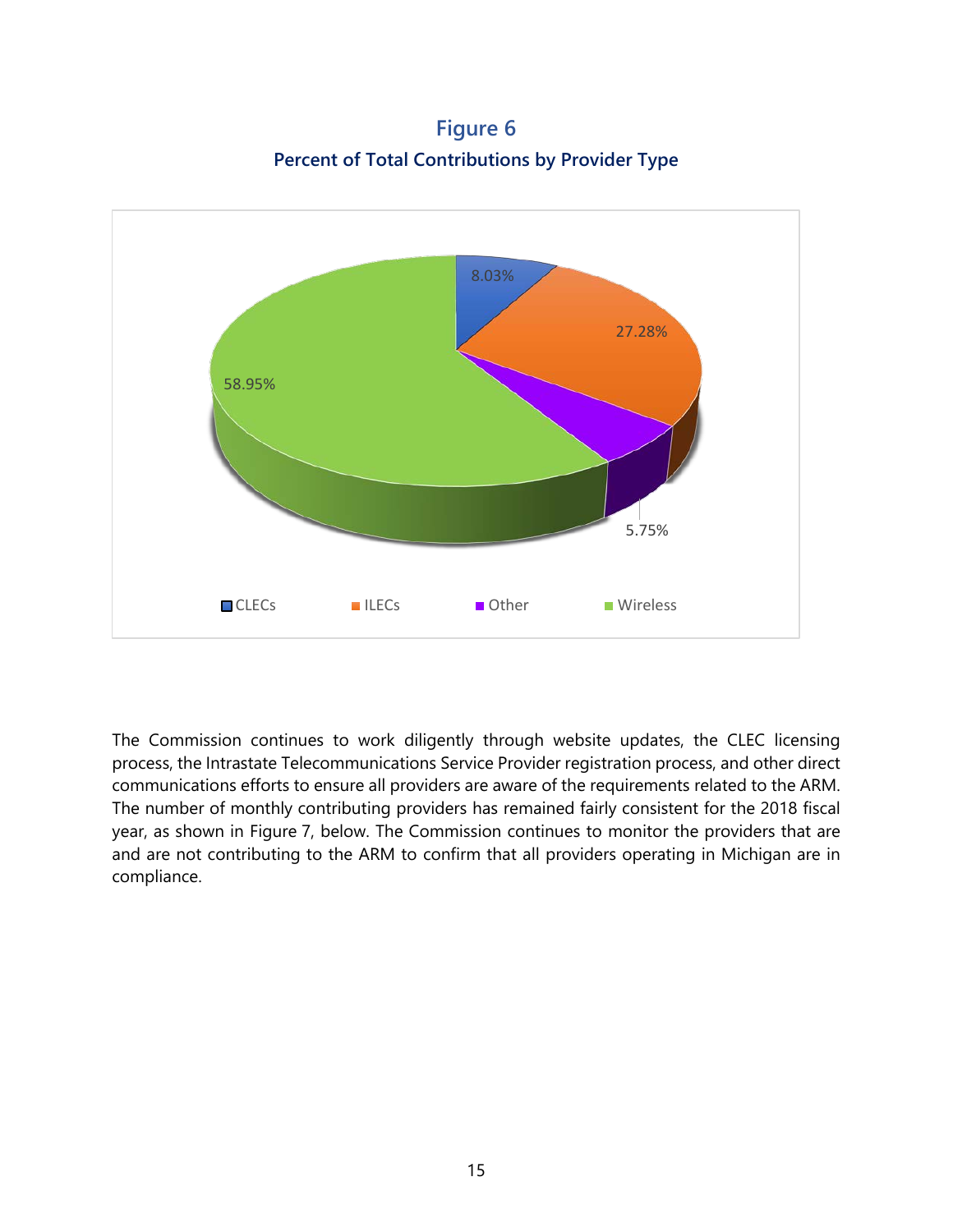#### **Figure 7**

#### **Number of Contributing Providers by Month**

| <b>Month</b> | <b>Fiscal Year</b><br>2017 | <b>Fiscal Year</b><br>2018 |     |
|--------------|----------------------------|----------------------------|-----|
| September    | 252                        |                            | 245 |
| October      | 245                        |                            | 236 |
| November     | 246                        |                            | 229 |
| December     | 250                        |                            | 187 |
| January      | 250                        |                            | 234 |
| February     | 245                        |                            | 231 |
| March        | 245                        |                            | 232 |
| April        | 246                        |                            | 214 |
| May          | 249                        |                            | 234 |
| June         | 246                        |                            | 234 |
| July         | 244                        |                            | 236 |
| August       | 238                        |                            | 234 |

#### <span id="page-21-0"></span>**Administrative Costs**

Pursuant to the MTA, "[t]he commission shall recover its actual costs of administering the restructuring mechanism from assessments collected for the operation of the restructuring mechanism."[23](#page-21-2) The Commission has established a section within the Telecommunications Division to administer the ARM. The Access Restructuring Fund Administration Section was officially established in January 2011 and at that time administrative costs began to be recovered from the ARM. For the fiscal year 2018 (the period October 2017 through September 2018), the yearly administrative costs are \$497,965.28; yielding a monthly average of \$41,497.11 to account for in the administration of the fund.

## <span id="page-21-1"></span>**Conclusion**

To date, the Commission has implemented the requirements of the 2009 amendments to Section 310 of the MTA, along with the changes in 2014. The ARM is operational and receives contributions from required providers and disburses to eligible providers on a monthly basis. As described in this report, the total contributions to the ARM for the eighth year of operation were approximately \$13 million. The contribution percentage has been adjusted to ensure that the ARM has sufficient funds to cover the approximately \$11.6 million in disbursements, the actual administrative costs of \$497,965.28 and maintain the required cash reserve.

<span id="page-21-2"></span><sup>23</sup> MTA Section 310(9)